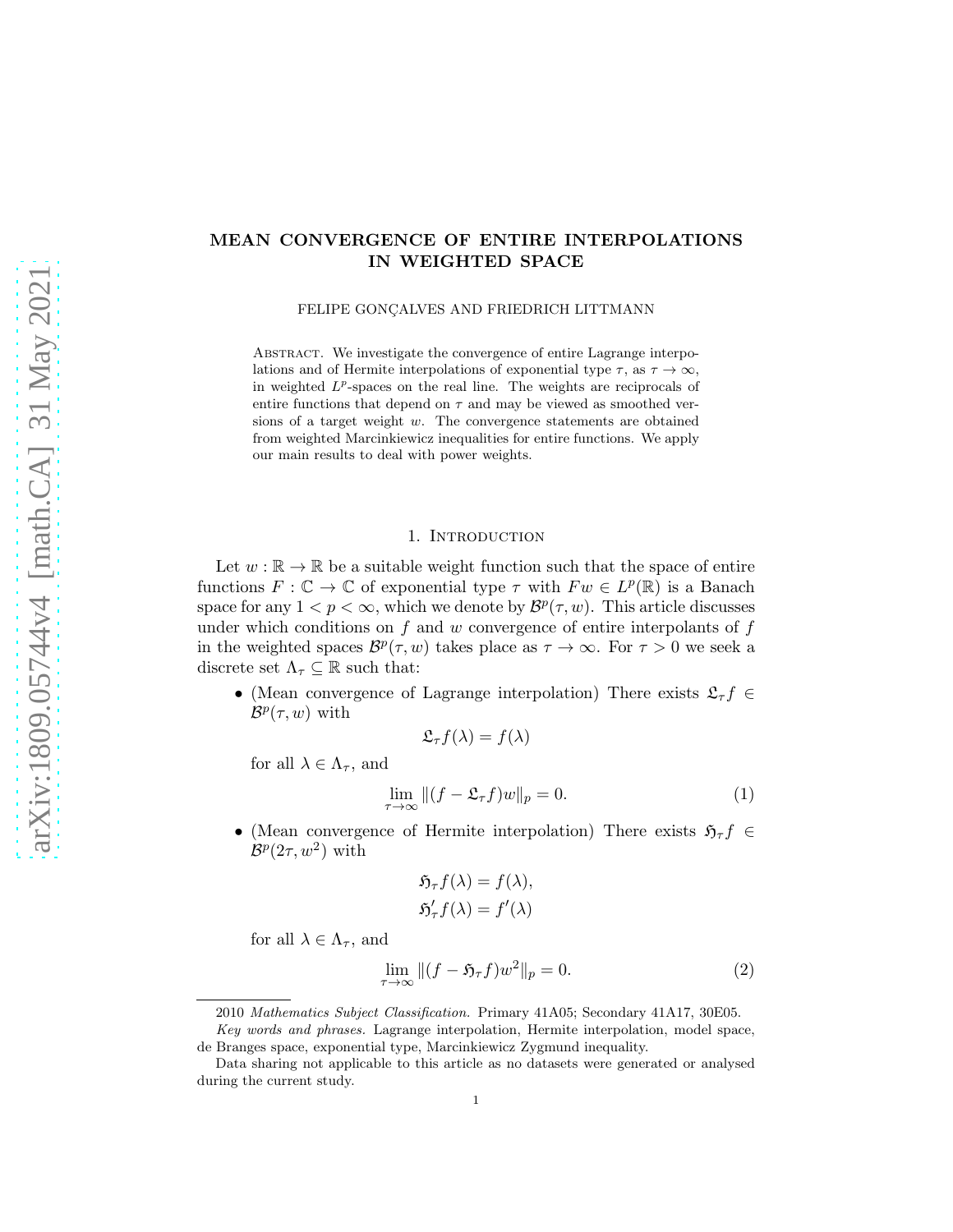The precise definitions of  $\mathfrak{L}_{\tau}f$  and  $\mathfrak{H}_{\tau}f$  are given in [\(6\)](#page-3-0) and [\(8\)](#page-4-0) below. We show in Theorems [1](#page-3-1) and [2](#page-4-1) that certain entire functions have the property that their zero sets provide interpolation nodes  $\Lambda_{\tau}$  with the desired properties. The restriction  $p \notin \{1,\infty\}$  is inherent in the problem; the interpolations constructed below are not necessarily in  $L^1(w)$  and may be unbounded for fixed x as a function of  $\tau$ .

It is clear that the condition  $fw \in L^p(\mathbb{R})$  is not strong enough for statements about interpolation, and it turns out that continuity of  $fw$  is stronger than necessary. We define the collection  $\mathcal{R}_p(w)$  of functions f such that fw is Riemann integrable and in  $L^p(\mathbb{R})$ , and we define  $\mathcal{R}_p^{(1)}(w)$  to be the collection of f such that f is absolutely continuous,  $fw, f^{\prime}w \in L^{p}(\mathbb{R})$ , and  $f^{\prime}w$  is Riemann integrable.

It is well known that a main ingredient of the convergence statements [\(1\)](#page-0-0) and [\(2\)](#page-0-1) is a lower Marcinkiewicz-Zygmund inequality

<span id="page-1-0"></span>
$$
\int_{\mathbb{R}} |F(x)w(x)|^p dx \le \frac{C_p}{\tau} \sum_{\lambda \in \Lambda_\tau} |F(\lambda)w(\lambda)|^p \tag{3}
$$

with  $C_p$  independent of  $\tau$ , valid for all functions  $F \in \mathcal{B}^p(\tau,w)$ . We now briefly describe the general strategy of obtaining [\(1\)](#page-0-0) from [\(3\)](#page-1-0) under the assumption that  $\cup_{\tau>0} \mathcal{B}^p(\tau,w)$  is dense in  $L^p(w)$ . Let  $F_\tau \in \mathcal{B}^p(\tau,w)$  (not necessarily of interpolating nature) with  $||(f - F_\tau f)w||_p \to 0$  as  $\tau \to \infty$ . If  $\sigma \geq \tau > 0$  are given and the interpolation  $\mathfrak{L}_{\sigma}$  satisfies  $\mathfrak{L}_{\sigma}F = F$  for all  $F \in \mathcal{B}^p(\sigma, w)$ , then  $F_\tau = \mathfrak{L}_{\sigma} F_\tau$  and we obtain

<span id="page-1-1"></span>
$$
f - \mathfrak{L}_{\sigma} f = f - F_{\tau} + \mathfrak{L}_{\sigma} (F_{\tau} - f). \tag{4}
$$

If the difference of consecutive elements in  $\Lambda_{\sigma}$  is comparable to  $\sigma^{-1}$ , we can apply [\(3\)](#page-1-0) to the second term on the right hand side of [\(4\)](#page-1-1) to obtain

$$
\|\mathfrak{L}_{\sigma}(F_{\tau}-f)w\|_{p}^{p}\leq C_{p}\sum_{\lambda\in\Lambda_{\sigma}}(\lambda_{+}-\lambda)\left|\left(F_{\tau}(\lambda)-f(\lambda)\right)w(\lambda)\right|^{p},
$$

where  $\lambda_+ \in \Lambda_{\sigma}$  is the node rightmost to  $\lambda$ . The right hand side is a Riemann sum for  $|(F_\tau - f)w|^p$  and taking  $\sigma \to \infty$  we obtain

$$
\limsup_{\sigma \to \infty} ||(f - \mathfrak{L}_{\sigma} f)w||_p \le (1 + C_p^{1/p}) ||(f - F_{\tau})w||_p.
$$

The right hand side can now be made arbitrarily small by letting  $\tau \rightarrow$  $\infty$ . This is the ideal situation, but in practice [\(3\)](#page-1-0) only holds for smoothed versions of w where the smoothing depends on  $\tau$ .

The above strategy was initially developed for convergence of Lagrange interpolating polynomials in  $L^2[-1,1]$ , cf. Zygmund [\[34,](#page-15-0) vol. II, ch. X.7]. Weighted means for interpolations at zeros of orthogonal polynomials were investigated by Erdös and Turan  $[9]$ . For a sample of follow up work we refer to results of Lubinsky, Nevai, Maté, Xu and others focused on polynomial inequalities for Jacobi measures on  $[-1, 1]$  (see [\[16,](#page-14-1) [19,](#page-14-2) [23,](#page-14-3) [31,](#page-15-1) [32\]](#page-15-2) and the references therein). Doubling measures were considered by Mastroianni and Totik [\[22\]](#page-14-4) and Mastroianni and Russo [\[21\]](#page-14-5). Many additional references may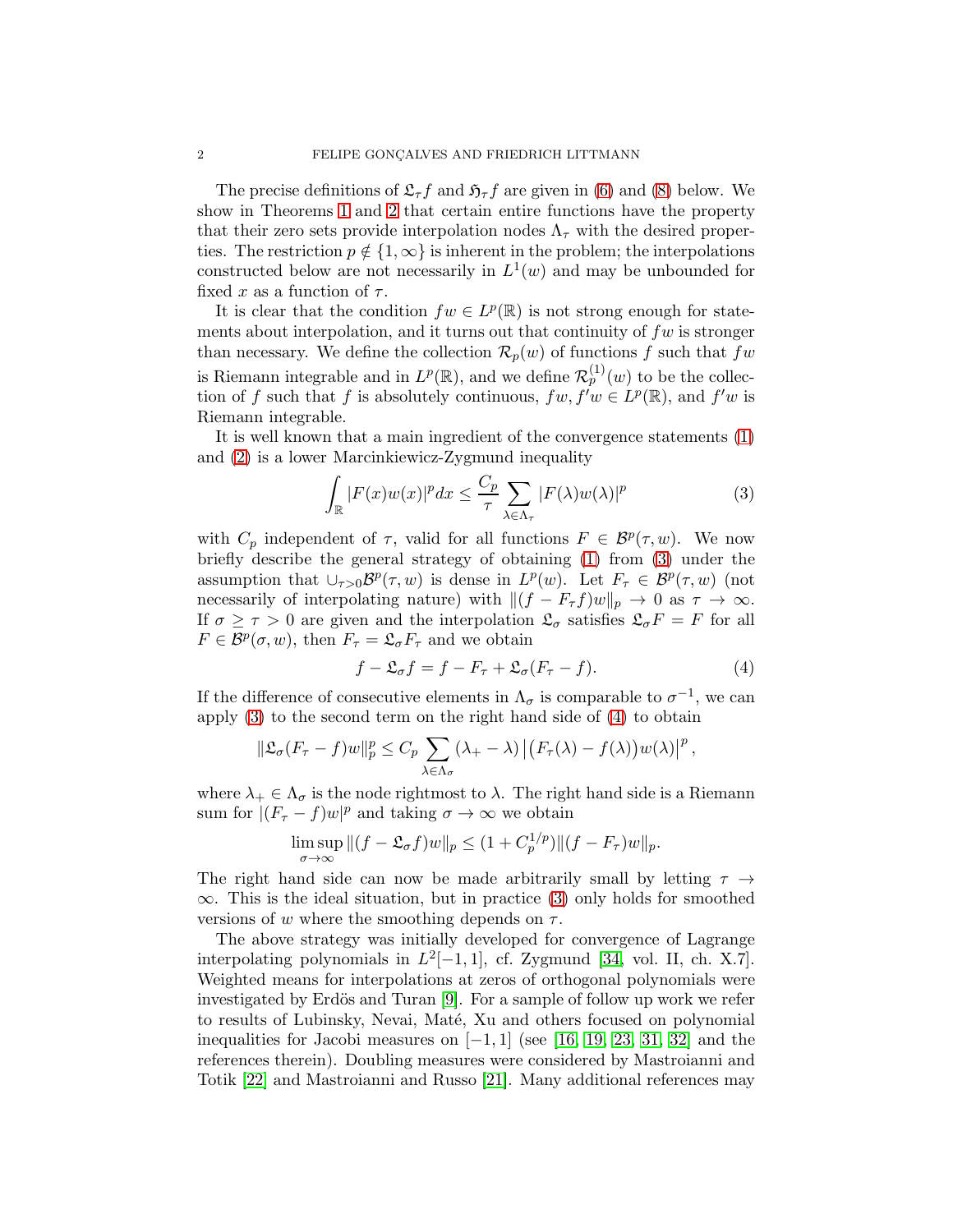be found in the surveys by Lubinsky [\[17\]](#page-14-6) and [\[18,](#page-14-7) Section 12]. Section 13 of the latter survey contains an overview of polynomial Hermite interpolation.

There is a substantial literature on sampling and interpolation in a given Hilbert space of entire functions and its  $L^p$  versions, cf. Lyubarski and Seip [\[20\]](#page-14-8) and Seip [\[29\]](#page-15-3). This rests on a deep theory of spaces  $\mathcal{B}^2(\tau,w)$  with bounded evaluation functionals developed by de Branges [\[3\]](#page-13-0). An important role is played by entire functions  $E_{\tau}$  with the property (cf. [\[3,](#page-13-0) Theorem 22])

$$
\int_{\mathbb{R}} |F(x)w(x)|^2 dx = \sum_{t \in \Lambda_{\tau}} \frac{1}{\varphi'_{\tau}(t)} \left| \frac{F(t)}{E_{\tau}(t)} \right|^2,
$$

where  $\varphi_{\tau}$  is essentially the argument of  $E_{\tau}$  on the real line. If  $\varphi'_{\tau}(t)$  is comparable to  $\tau$  (with implied constants independent of t and  $\tau$ ), then this identity gives a version of [\(3\)](#page-1-0) for  $p = 2$ . We show in Section [3](#page-8-0) that a similar inequality holds if  $1 < p < \infty$ .

In contrast, the question of convergence of [\(1\)](#page-0-0) for  $f \in \mathcal{R}_p(w)$  with  $1 <$  $p < \infty$  does not appear to have attracted much attention. Inequality [\(3\)](#page-1-0) without the weight w is due to Pólya and Plancherel [\[25,](#page-14-9) [26,](#page-14-10) [4\]](#page-13-1) and implies mean convergence for Lebesgue measure (see also Rahman and Vertesi [\[27\]](#page-14-11)). The first weighted result appears to be due to Grozev and Rahman [\[13\]](#page-14-12) who considered convergence with respect to the power weights  $|x|^a$  for  $a > -1/p$ . Their approach is tailored to power weights and relies on special properties of Bessel functions.

1.1. Notation and Main Results. Let  $1 < p < \infty$ . Some of the following statements hold also for  $p = \infty$ , others for  $p = 1$ , but since our main theorems do not apply to these exponents, we do not consider them here. We denote by  $H^p(\mathbb{C}^+)$  the Hardy space of analytic functions F in the upper half plane  $\mathbb{C}^+$  for which

$$
\sup_{y>0}\int_{\mathbb{R}}|F(x+iy)|^pdx<\infty,
$$

and by  $H^p(\mathbb{C}^-)$  the Hardy space of the lower half plane. An entire function  $E$  satisfying

<span id="page-2-1"></span>
$$
|E(z)| > |E(\bar{z})|
$$
\n<sup>(5)</sup>

for all  $\Im z > 0$  will be called a Hermite-Biehler function. Throughout this paper we assume that  $E$  has no real zeros. The  $L^p$  de Branges space is defined as follows<sup>[1](#page-2-0)</sup>

$$
\mathcal{H}^p(E) = \{ F \text{ entire } : F/E, F^*/E \in H^p(\mathbb{C}^+) \},
$$

where  $F^*$  is the entire function  $F^*(z) = \overline{F(\overline{z})}$ . If E is of bounded type in  $\mathbb{C}^+$ , that is, E can be written as a quotient of bounded analytic functions

<span id="page-2-0"></span><sup>&</sup>lt;sup>1</sup>We follow Baranov [\[2\]](#page-13-2) for the definition of  $L^p$  de Branges spaces.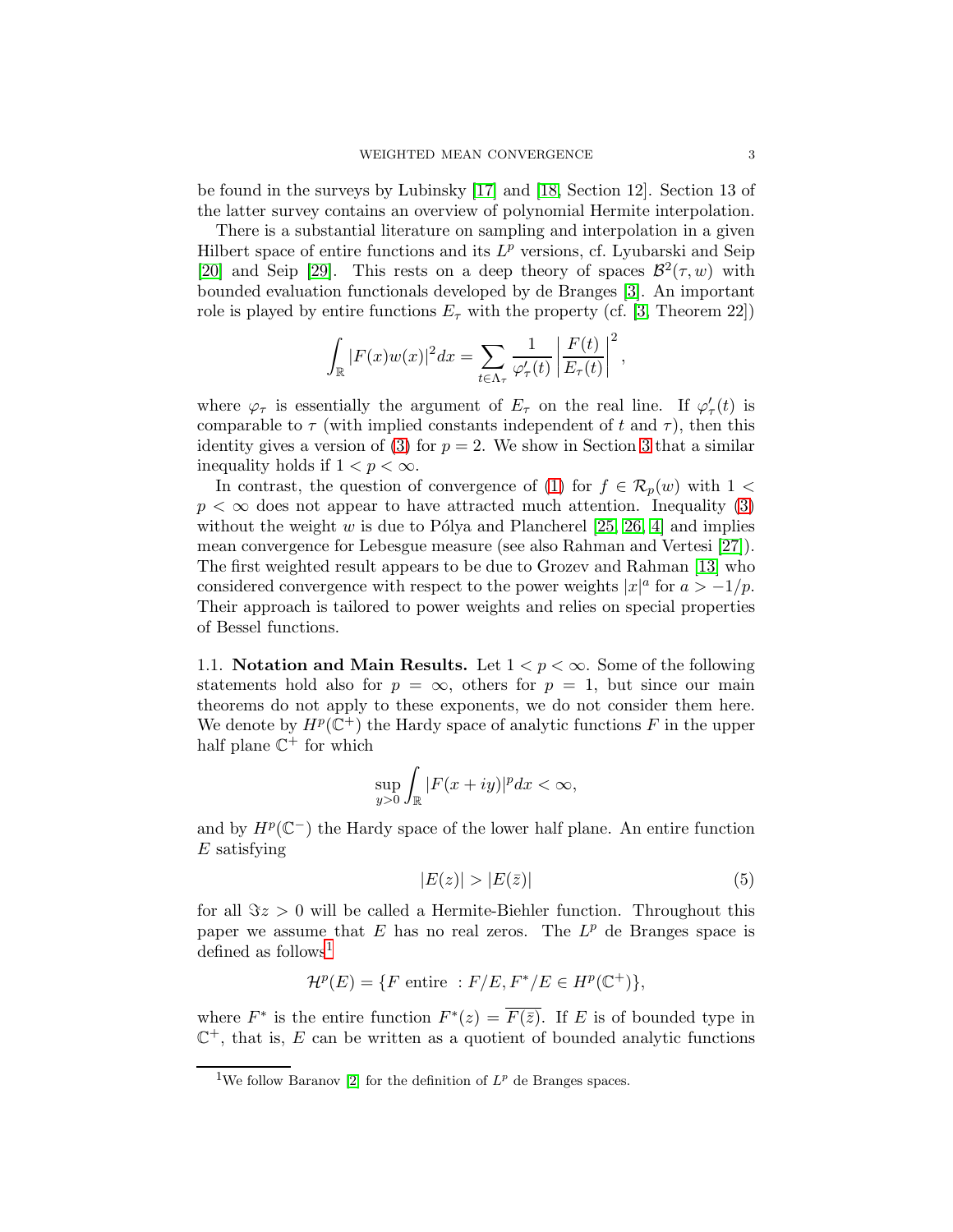in  $\mathbb{C}^+$  then by a result of Krein [\[28,](#page-14-13) Theorem 6.17], E is of exponential type

$$
\delta_E = \limsup_{|z| \to \infty} |z|^{-1} \log |E(z)| \ge 0
$$

and it can be shown that  $\mathcal{H}^p(E)$  coincides with the space of entire functions F of exponential type  $\leq \delta_E$  such that  $F/E \in L^p(\mathbb{R})$ .

We write  $E(z) = A(z) - iB(z)$ , where A and B are entire functions that are real-valued for real z. We denote by  $\mathcal{Z}_B$  the set of real zeros of B (B) has only real simple zeros by [\(5\)](#page-2-1) and we will use them as our interpolation nodes). The phase  $\varphi$  is defined by the condition  $e^{i\varphi(x)}E(x) \in \mathbb{R}$  for all real x. The assumption that E has no real zeros implies that  $\varphi$  can be chosen so that it has an analytic continuation to an open set containing the real line and is strictly increasing on  $\mathbb R$  (see Section [2\)](#page-6-0).

Define the formal Lagrange interpolation series (also known as Shannon interpolation in this context)

<span id="page-3-0"></span>
$$
\mathfrak{L}_E f(z) = \sum_{t \in \mathcal{Z}_B} f(t) \frac{B(z)}{B'(t)(z-t)}.
$$
\n(6)

Throughout the rest of the paper we use the convention  $L \leq R$  to mean  $L \leq cR$  for some constant  $c > 0$  independent of the objects appearing in L or R. We will sometimes use  $\lesssim_{\lambda_1,\dots,\lambda_n}$  to stress that c may exceptionally depend on objects  $\lambda_1, ..., \lambda_n$ . Finally, we use  $L \approx_{\lambda_1, ..., \lambda_n} R$  to mean simultaneously  $L \lesssim_{\lambda_1,\dots,\lambda_n} R$  and  $R \lesssim_{\lambda_1,\dots,\lambda_n} L$ .

**Definition** (£-admissible weight). Let  $w : \mathbb{R} \to (0, \infty)$  be locally bounded *and continuous almost everywhere. We say that* w *is* L*-admissible if there exists a family*  $\{E_\tau : \tau > 0\}$  *of Hermite-Biehler functions with phase*  $\varphi_\tau$ *such that:*

- (a)  $E_{\tau}$  *has no real zeros and is of bounded type in*  $\mathbb{C}^{+}$ *, with exponential*  $type \tau$ ;
- (b)  $|E_\tau(x)|^{-1} \approx w(x)$  *for all*  $x \in \mathbb{R}$ ;
- (c)  $\varphi'_{\tau}(x) \approx \tau$ ; τ
- (d)  $B_{\tau} \notin \mathcal{H}^p(E_{\tau})$  *for all*  $1 < p < \infty$  *and*  $\tau > 0$ *.*

These conditions imply that  $\mathcal{B}^p(\tau,w) = \mathcal{H}^p(E_\tau)$  with equivalent norms, and in particular  $\mathcal{H}^p(E_\tau) \subseteq \mathcal{H}^p(E_\sigma)$  if  $\sigma \geq \tau > 0$ . The last condition  $B_{\tau} \notin H^p(E_{\tau})$  is not a serious restriction, since for every  $\alpha \in \mathbb{R}$  the function  $e^{i\alpha}E_{\tau}(z)$  may take the role of  $E_{\tau}$ . There can at most be one  $\alpha$  for which the entire extension of  $-\Im(e^{i\alpha}E_{\tau})$  is in the space, since otherwise  $E_{\tau}$  would be an element of the space. By way of a first example we note that  $w \equiv 1$ is  $\mathfrak{L}$ -admissible with  $E_{\tau}(z) = e^{-i\tau z}$ .

Throughout this paper we will write  $\mathfrak{L}_{\tau} = \mathfrak{L}_{E_{\tau}}, \mathcal{Z}_{\tau} = \mathcal{Z}_{B_{\tau}}$  when convenient.

<span id="page-3-1"></span>**Theorem 1.** Let w be an  $\mathfrak{L}$ -admissible weight with  $\{E_\tau : \tau > 0\}$  as in *Definition* [1.1.](#page-3-0) If  $f \in \mathcal{R}_p(w)$ , then  $\mathfrak{L}_{\tau} f$  defines an entire function in  $\mathcal{B}^p(\tau, w)$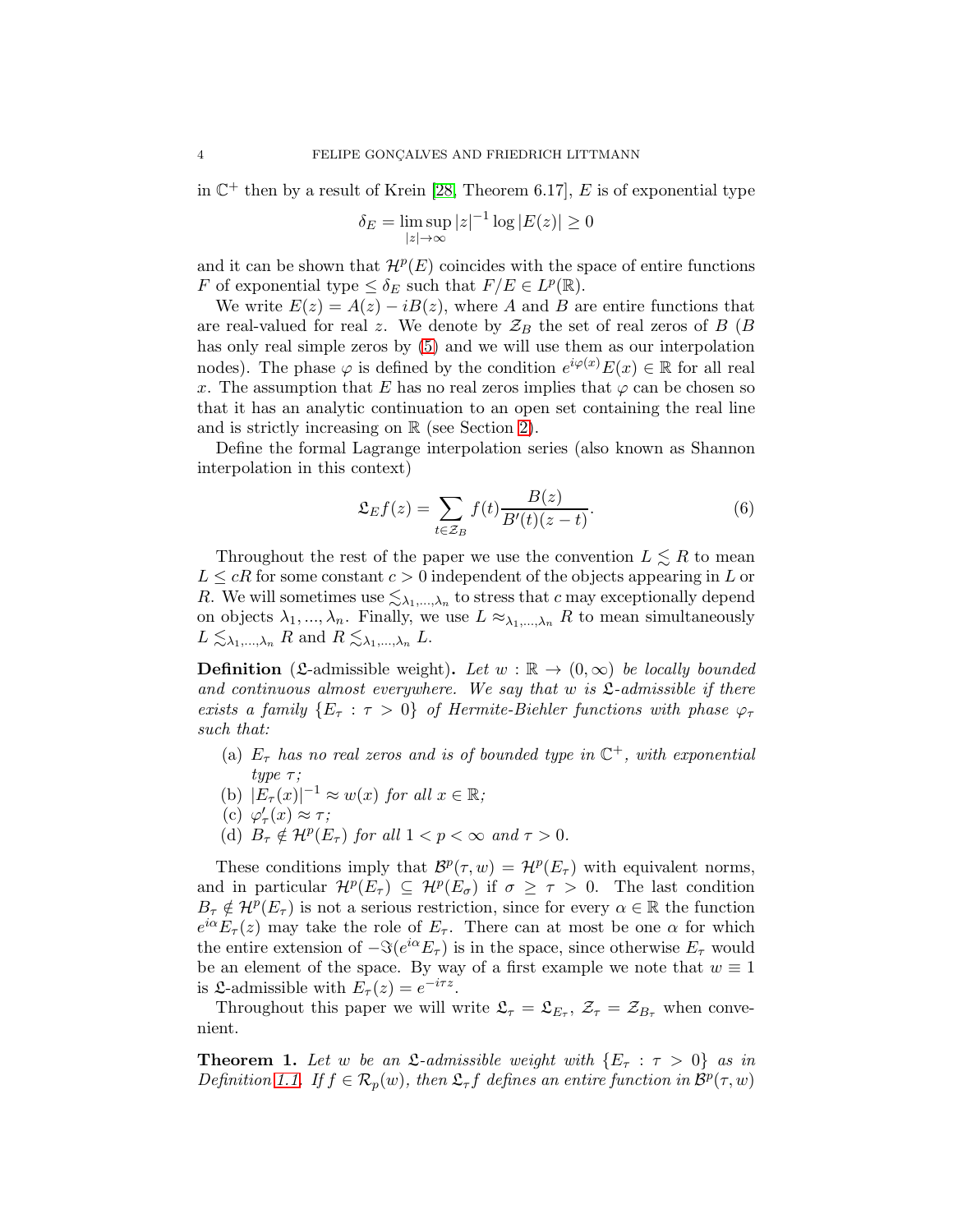*with*

<span id="page-4-3"></span>
$$
\mathfrak{L}_{\tau}f(\lambda)=f(\lambda)
$$

*for all*  $\lambda \in \mathcal{Z}_{\tau}$ *. If in addition*  $\cup_{\tau>0} \mathcal{B}^p(\tau,w)$  *is dense in*  $L^p(w)$ *, then* 

$$
\lim_{\tau \to \infty} \|(f - \mathfrak{L}_{\tau} f)w\|_p = 0.
$$

For conditions when che class of functions of exponential type is dense in  $L^p(w)$  we refer to Koosis [\[15,](#page-14-14) Ch. VI]. (Our examples deal with w of polynomial growth where an elementary construction gives the necessary density statement.)

In order to establish convergence of Hermite interpolations, few modifications need to be made, the most important is that interpolations now live in  $\mathcal{B}^p(2\tau, w^2)$ . The reproducing kernel associated with E is

$$
K_E(w, z) = \frac{E(z)E^*(\bar{w}) - E^*(z)E(\bar{w})}{2\pi i(\bar{w} - z)} = \frac{B(z)A(\bar{w}) - A(z)B(\bar{w})}{\pi(z - \bar{w})}.
$$
 (7)

Setting for  $t \in \mathcal{Z}_B$  and  $z \in \mathbb{C}$ 

$$
U_E(t, z) = \frac{K(t, z)^2}{K(t, t)^2} \left(1 - 2\frac{K'(t, t)(z - t)}{K(t, t)}\right) = \frac{B(z)^2}{B'(t)^2(z - t)^2} - \frac{B(z)^2 B''(t)}{B'(t)^3(z - t)}
$$

$$
V_E(t, z) = \frac{K(t, z)^2(z - t)}{K(t, t)^2} = \frac{B(z)^2}{B'(t)^2(z - t)},
$$

we define the formal Hermite interpolation series by

$$
\mathfrak{H}_E(f,z) = \sum_{t \in \mathcal{Z}_B} f(t) U_E(t,z) + \sum_{t \in \mathcal{Z}_B} f'(t) V_E(t,z). \tag{8}
$$

**Definition** (5-admissible weight). We say that a weight w is  $\mathfrak{H}$ -admissible *if* w *it is*  $\mathfrak{L}$ -admissible and the associated Hermite-Biehler functions  $E_{\tau}$  *have the following additional property*

<span id="page-4-2"></span><span id="page-4-0"></span>
$$
||E'_{\tau}/E_{\tau}||_{H^{\infty}} \lesssim \tau.
$$
 (9)

These conditions again imply that  $\mathcal{B}^p(2\tau,w^2) = \mathcal{H}^p(E_\tau^2)$ , and in particular  $\mathcal{H}^p(E_\tau^2) \subseteq \mathcal{H}^p(E_\sigma^2)$  if  $\sigma \geq \tau > 0$ . We remark that by [\[12,](#page-14-15) Theorem 1 & Corollary 7, the space  $\mathcal{H}^p(E_\tau^2)$  is closed under differentiation and  $B_\tau \notin \mathcal{H}^2(E_\tau^2)$ , so condition  $(d)$  in the definition of  $\mathfrak{L}$ -admissibility is actually implied by [\(9\)](#page-4-2) and could be removed. In the following, we write  $\mathfrak{H}_{\tau}$  in place of  $\mathfrak{H}_{E_{\tau}}$ .

<span id="page-4-1"></span>**Theorem 2.** Let w be an  $\mathfrak{H}$ -admissible weight. If  $f \in \mathcal{R}^{(1)}(w^2)$ , then  $\mathfrak{H}_{\tau}f$ *defines an entire function in*  $\mathcal{B}^p(2\tau,w^2)$  *with* 

$$
\mathfrak{H}_{\tau}(f,\lambda)=f(\lambda)\quad and\quad \mathfrak{H}'_{\tau}(f,\lambda)=f'(\lambda)
$$

*for all*  $\lambda \in \mathcal{Z}_B$ *. If in addition*  $\cup_{\tau>0} \mathcal{B}^p(2\tau,w^2)$  *is dense in*  $L^p(w^2)$  *then* 

$$
\lim_{\tau \to \infty} \|(f - \mathfrak{H}_{\tau}f)w^2\|_p = 0.
$$

We remark that  $\|(f' - F'_{\tau})w^2\|_p$  is not required to converge to zero as  $\tau \to \infty$  (and in most cases it will not converge).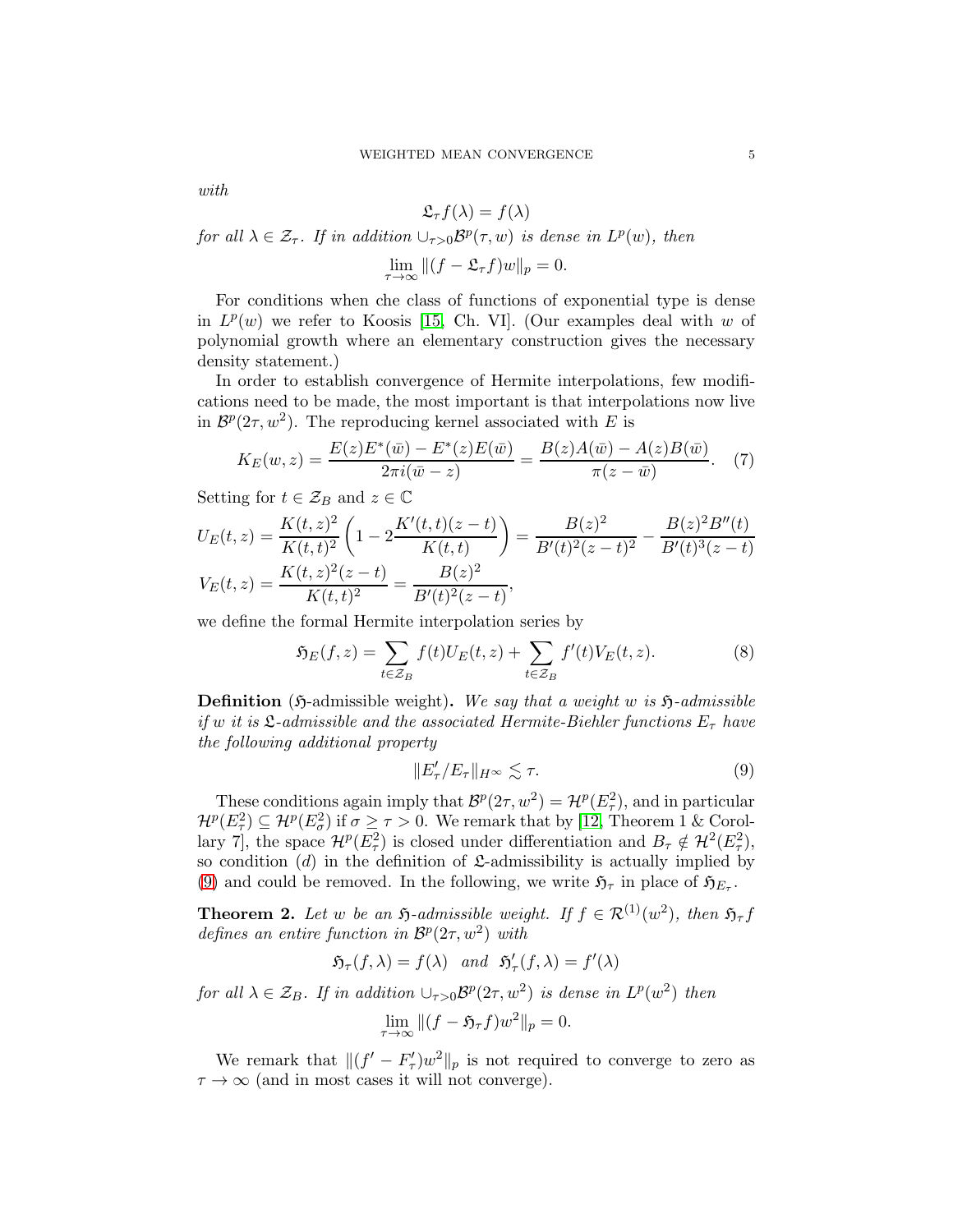1.2. Power Weights. We show next that the result of Grozev and Rahman [\[13\]](#page-14-12) is a special case of our convergence results. For  $\nu > -1$  define entire functions

$$
A_{\nu}(z) = \Gamma(\nu + 1)(z/2)^{-\nu} J_{\nu}(z)
$$
  
\n
$$
B_{\nu}(z) = \Gamma(\nu + 1)(z/2)^{-\nu} J_{\nu+1}(z),
$$

where  $J_{\nu}$  is the Bessel function of order  $\nu$  of the first kind. Define  $E_{\nu} = A_{\nu}$ *iB*<sub>v</sub>. For  $\alpha \in [0, \pi)$  we set  $E_{\nu, \tau, \alpha}(z) = e^{i\alpha} \tau^{\nu + \frac{1}{2}} E_{\nu}(\tau z)$  and define real entire  $A_{\nu,\tau,\alpha}, B_{\nu,\tau,\alpha}$  by  $E_{\nu,\tau,\alpha} = A_{\nu,\tau,\alpha} - iB_{\nu,\tau,\alpha}$ . Clearly  $\mathcal{H}^p(E_{\nu,\tau,\alpha}) = \mathcal{H}^p(E_{\nu,\tau,0}),$ but the nodes of interpolation will be different. We collect required material about these functions in the following lemma (see de Branges [\[3,](#page-13-0) section 50] and [\[12,](#page-14-15) Section 4.1]).

<span id="page-5-0"></span>Lemma 3. *The following properties hold.*

- (a)  $E_{\nu}$  *is a Hermite-Biehler function of exponential type* 1.
- (b)  $|E_{\nu}(x)|^{-1} \approx_{\nu} \max(1, |x|)^{\nu + \frac{1}{2}}$
- (c)  $\varphi'_\nu(x) \approx_\nu 1$
- (d) *The Bessel zeros*  $t_{\nu,k}$  *of*  $B_{\nu}$  *satisfy*  $t_{\nu,k+1} t_{\nu,k} = \pi k + \mathcal{O}_{\nu}(k^{-1})$ .
- (e)  $B_{\nu} \notin H^p(E_{\nu})$ .
- (f) *Assume*  $\nu \ge -\frac{1}{2}$  and  $1 < p < \infty$ , or  $-\frac{1}{2} > \nu > -1$  and  $1 < p < \infty$  $|\nu + \frac{1}{2}|^{-1}$ . An entire function F of exponential type  $\leq 1$  satisfies

$$
\int_{\mathbb{R}} |F(x)x^{\nu+\frac{1}{2}}|^p dx < \infty
$$

*if, and only if,*  $F \in \mathcal{H}^p(E_\nu)$ *.* 

(g) For  $\alpha \in \mathbb{R}$  the union  $\cup_{\tau>0} H^p(E_{\nu,\tau,\alpha})$  is dense in  $\mathcal{R}_p(|x|^{\nu+\frac{1}{2}})$  under *the same conditions as item* (f)*.*

*Proof.* We only sketch the proof and leave details to the reader. Item (a) can be found in [\[3,](#page-13-0) section 50]. Items (b) and (e) are a consequence of the classical asymptotic expansion of  $J_{\nu}(x)$  for large x. The same asymptotic can be used in conjunction with the differential equations defining the Bessel function  $J_{\nu}$  to show  $\varphi'_{\nu}(x) = \Re[iE'_{\nu}(x)/E_{\nu}(x)] = 1 - (2\nu + 1) \frac{A_{\nu}(x)B_{\nu}(x)}{|E_{\nu}(x)|^2}$ , which proves items (c) and (d). Item (f) follows from items (a) and (b) (with some work). Item  $(g)$  is classical and can be done using convolutions, approximations of the Dirac delta and further tricks to deal with the singularity at the origin.  $\square$ 

We let  $\mathfrak{L}_{\nu,\tau,\alpha} = \mathfrak{L}_{E_{\nu,\tau,\alpha}}$  be the Lagrange interpolation operator with nodes  $\mathcal{Z}_{\nu,\tau,\alpha} = \{t \in \mathbb{R} : B_{\nu,\tau,\alpha}(t) = 0\}$  $=\{t \in \mathbb{R} \setminus \{0\} : J_{\nu}(\tau t)/J_{\nu+1}(\tau t) = -\tan(\alpha)\}\$  (if  $\alpha \neq \pi/2$ )  $=\{t \in \mathbb{R} : tJ_{\nu}(\tau t) = 0\}$  (if  $\alpha = \pi/2$ )

The choice  $\alpha = \frac{\pi}{2}$  $\frac{\pi}{2}$  in the following corollary recovers the results of [\[13\]](#page-14-12), the proof is provided in Section [4.](#page-12-0)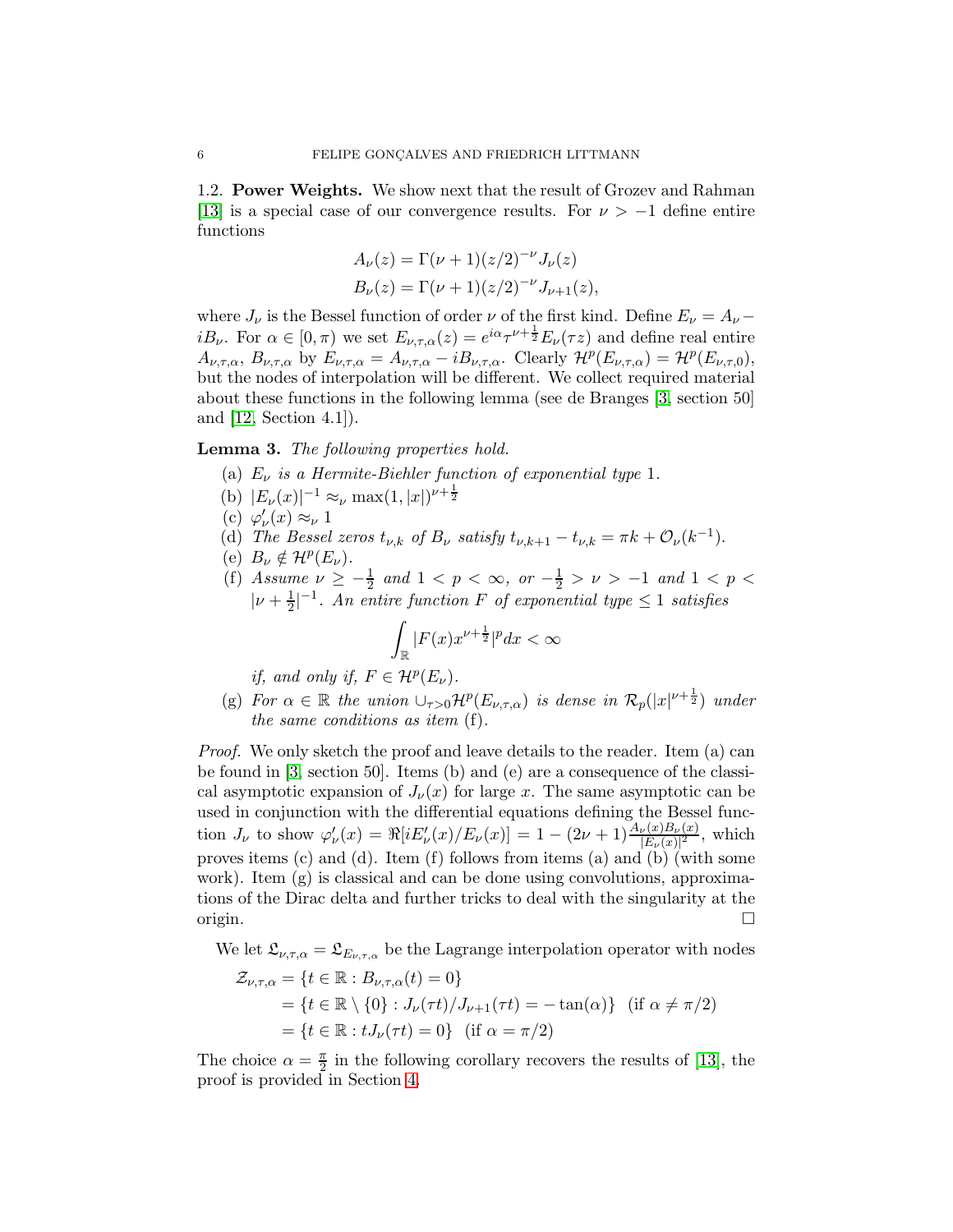<span id="page-6-3"></span>**Corollary 4.** Assume  $\nu \geq -\frac{1}{2}$  and  $1 \leq p \leq \infty$ , or  $-\frac{1}{2} > \nu > -1$  and  $1 < p < |\nu + \frac{1}{2}|$  $\frac{1}{2}$ |<sup>-1</sup>. If  $f \in \mathcal{R}_p(|x|^{\nu+\frac{1}{2}})$  then  $|x|^{\nu+1/2} \mathfrak{L}_{\nu,\tau,\alpha} f(x) \in L^p(\mathbb{R}),$ Lν,τ,αf *has exponential type at most one and*

$$
\lim_{\tau \to \infty} \int_{\mathbb{R}} \left| (f(x) - \mathfrak{L}_{E_{\nu,\tau,\alpha}} f(x)) |x|^{\nu+\frac{1}{2}} \right|^{p} dx = 0.
$$

# <span id="page-6-1"></span>2. Background

<span id="page-6-0"></span>2.1. De Branges Spaces. This section collects known facts about the  $L^p$ de Branges space  $\mathcal{H}^p(E)$  (cf. de Branges [\[3,](#page-13-0) pp. 50 - 59] for  $p = 2$  and Baranov [\[2\]](#page-13-2) for  $p \neq 2$ ). Recalling [\(7\)](#page-4-3), it follows that  $x \mapsto K(w, x)/E(x) \in$  $L^q(\mathbb{R})$  for every  $1 < q \leq \infty$ , and the representation

<span id="page-6-2"></span>
$$
F(w) = \int_{\mathbb{R}} \frac{F(x)\overline{K(w,x)}}{|E(x)|^2} dx,
$$
\n(10)

follows from Cauchy's formula for all  $F \in \mathcal{H}^p(E)$ . In particular, the space  $\mathcal{H}^2(E)$  is a Hilbert space with reproducing kernel  $K(w, z)$ . A direct calculation shows that

$$
\varphi'(x) = \Re\left\{i\frac{E'(x)}{E(x)}\right\} = \pi \frac{K(x,x)}{|E(x)|^2} > 0\tag{11}
$$

for all real x. From  $e^{2i\varphi(x)}E(x)^2 = |E(x)|^2$  we obtain

$$
e^{-2i\varphi(x)} = \frac{A(x)^2}{|E(x)|^2} - \frac{B(x)^2}{|E(x)|^2} + 2i\frac{A(x)B(x)}{|E(x)|^2}
$$

for all real x, and as a consequence, if E has no real zeros then  $\mathcal{Z}_B$  =  $\varphi^{-1}(\pi \mathbb{Z}).$ 

In the usual abuse of notation we identify  $H^p(\mathbb{C}^+)$  as the subspace of  $L^p(\mathbb{R})$  consisting of non-tangential boundary values of elements in  $H^p(\mathbb{C}^+)$ . We also denote by  $Hf$  the Hilbert transform of f, and recall that for 1 <  $p < \infty$  the Riesz projection  $P_+$ , given for  $f \in L^p(\mathbb{R})$  by

$$
P_+f = \frac{1}{2}(f + iHf),
$$

defines a bounded operator from  $L^p(\mathbb{R})$  onto  $H^p(\mathbb{C}^+)$ .

2.2. Connection with Model Spaces. The standard source for model spaces is the book of Nikolski [\[24,](#page-14-16) Chapter 6], but also [\[1,](#page-13-3) [2,](#page-13-2) [5,](#page-13-4) [10\]](#page-14-17). Recall that an inner function for  $\mathbb{C}^+$  is bounded by 1 in the upper half plane and its modulus has boundary value equal to 1 almost everywhere on the real line. By [\(5\)](#page-2-1) the function meromorphic function  $\Theta = E^* / E$  is inner for  $\mathbb{C}^+$ and satisfies  $\Theta^* = 1/\Theta$ . The model space  $\mathcal{K}_{\Theta}^p$  $\stackrel{p}{\Theta}$  is defined as the kernel

$$
\mathcal{K}_\Theta^p = \ker T_{\Theta^*}
$$

where the Toeplitz operator  $T_{\Theta^*}: H^p(\mathbb{C}^+) \to H^p(\mathbb{C}^+)$  is given by

$$
T_{\Theta^*}f = P_+(\Theta^*f).
$$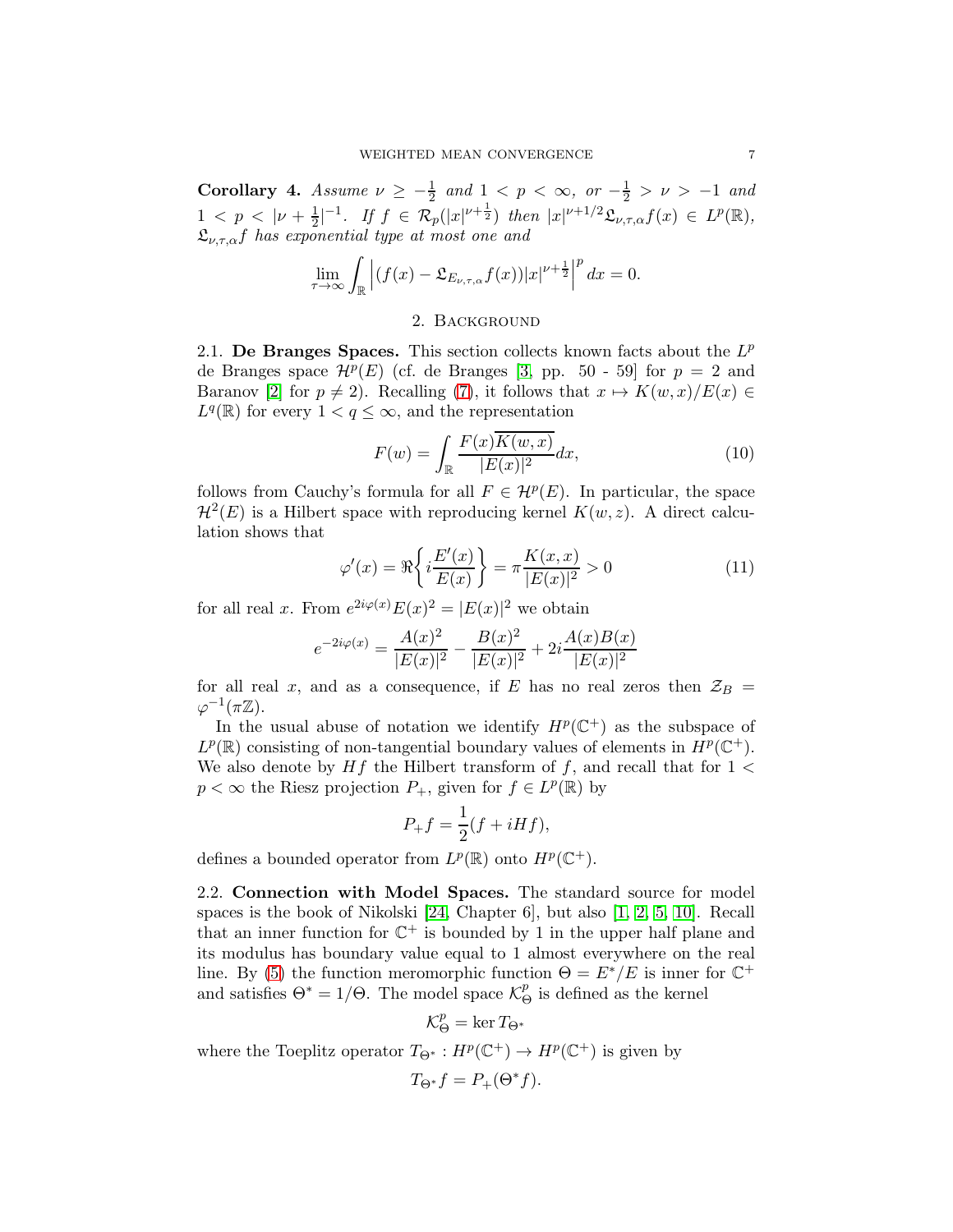The map  $F \mapsto F/E$  defines an isometry between  $\mathcal{H}^p(E)$  and  $\mathcal{K}^p_{\epsilon}$  $\stackrel{p}{\Theta}$  (this is a consequence of the equivalence  $F^*/E \in H^p(\mathbb{C}^+)$  if and only if  $F/E^* \in$  $H^p(\mathbb{C}^-)$ , cf. Baranov [\[1,](#page-13-3) Theorem 2.1]). The space  $\mathcal{K}^2_{\Theta}$  is a reproducing kernel space with kernel  $k$  given by

$$
k(w, z) = \frac{K(w, z)}{E(z)E^*(\bar{w})} = \frac{i}{2\pi} \frac{1 - \Theta(z)\Theta^*(\bar{w})}{z - \bar{w}}.
$$
 (12)

We define the integral operator

<span id="page-7-0"></span>
$$
S_E f(z) = \int_{\mathbb{R}} f(u)K(u, z) \frac{du}{|E(u)|^2}
$$

and note that by [\(12\)](#page-7-0) this is the difference of the Hilbert transform of  $f/E$ and of the multiplication by  $\Theta$  of the Hilbert transform of  $\Theta^* f/E$ . For easy reference we collect the boundedness of  $f/E \rightarrow S_E f/E$  on  $L^p$  in the following lemma (cf. Hollenbeck and Verbitsky [\[14\]](#page-14-18) for the constant).

<span id="page-7-1"></span>**Lemma 5.** Let  $1 < p < \infty$ . If  $f/E \in L^p(\mathbb{R})$ , then  $S_E f \in H^p(E)$ , and

$$
\int_{\mathbb{R}} \left| \frac{S_E f(x)}{E(x)} \right|^p dx \le 2 \left( \csc \frac{\pi}{p} \right)^{2p} \int_{\mathbb{R}} \left| \frac{f(x)}{E(x)} \right|^p dx.
$$

We remark that  $S_E f$  is related to the projection operator  $P_{\Theta}: L^p(\mathbb{R}) \to$  $\mathcal{K}^p_{\epsilon}$  $\frac{p}{\Theta}$  given by

$$
P_{\Theta}f = P_{+}(f) - \Theta P_{+}(\Theta^* P_{+}(f))
$$

through the identity  $P_{\Theta}(f/E) = (1/E)S_E f$ , but we do not require this connection.

In order to analyze convergence of interpolation with derivatives we require the following two operators, whose form is suggested by the interpolation kernels  $U_E$  and  $V_E$  in the definition of  $\mathfrak{H}_E f$ . For  $t \in \mathbb{R}$  and  $g \in L^p(\mathbb{R})$ we define

$$
D_E g(t) = \int_{\mathbb{R}} g(x)k(t,x)^2 \left(1 - 2\frac{K'(t,t)(x-t)}{K(t,t)}\right) dx,
$$
  
\n
$$
T_E g(t) = \int_{\mathbb{R}} g(x)(x-t)k(t,x)^2 dx
$$

where the prime denotes differentiation in the second variable. As before, we write  $D_{\tau}$  and  $T_{\tau}$  if  $E = E_{\tau}$ .

<span id="page-7-2"></span>**Lemma 6.** Let  $1 < p < \infty$ . Assume  $E_{\tau}$  be a Hermite-Biehler function with  $\varphi_{\tau}'(x) \approx \tau$  and  $||E_{\tau}'/E_{\tau}||_{H^{\infty}} \lesssim \tau$ , for  $\tau > 0$ . If  $g \in L^{p}(\mathbb{R})$ , then

$$
||D_{\tau}g||_{p} \lesssim_{p} \tau ||g||_{p},
$$
  

$$
||T_{\tau}g||_{p} \lesssim_{p} ||g||_{p}.
$$

*Furthermore,*  $D_{\tau}g$ ,  $T_{\tau}g \in \mathcal{K}_{(E_{\tau}^{*})^{2}/E_{\tau}^{2}}^{p}$ .

*Proof.* We omit the subscript  $\tau$  for the functions throughout this proof. We observe that  $z \mapsto k(t, z)^2$  and  $z \mapsto (z - t)k(t, z)^2$  are in  $L^q(\mathbb{R})$  where q is the conjugate exponent of p. Hence the integrals defining  $D_{\tau}g$  and  $T_{\tau}g$  are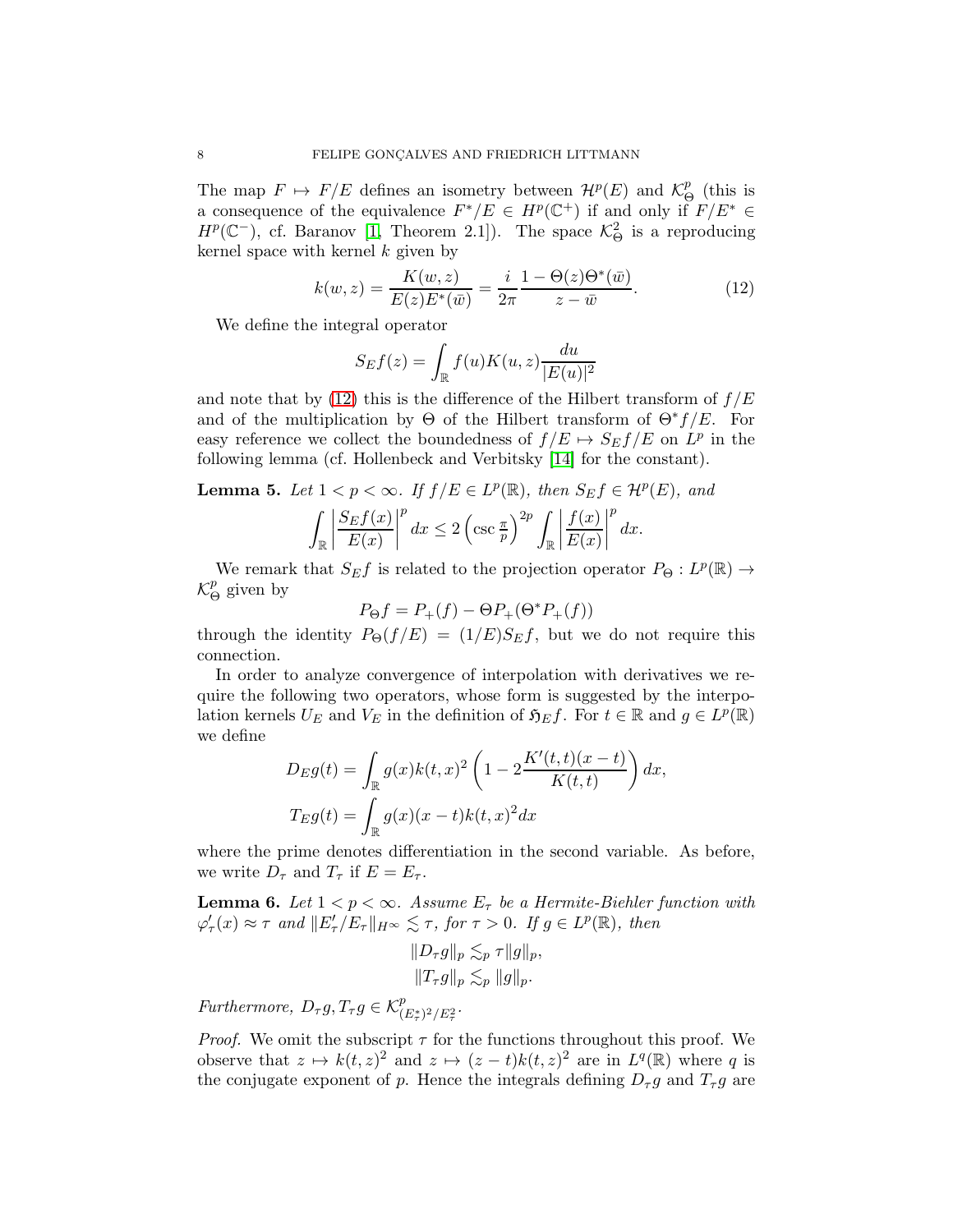absolutely convergent and define entire functions. A direct calculation gives for  $t \in \mathbb{R}$ 

$$
T_{\tau}g(t) = \int_{\mathbb{R}} \frac{1}{x - t} \left( \frac{1 - \frac{E^*(x)}{E(x)} \frac{E(t)}{E^*(t)}}{2\pi i} \right)^2 g(x) dx,
$$

and after expanding the square,  $T_{\tau}g$  is a sum of three terms, each of which involves multiplications with functions of constant modulus (not depending on  $\tau$ ) and a Hilbert transform. Hence  $T_{\tau}$  is a bounded operator on  $L^p(\mathbb{R})$ with norm depending only on  $p$ .

Since  $E'/E$  is bounded in  $\mathbb{C}^+$ , it follows from [\[2\]](#page-13-2) that differentiation defines a bounded operator on  $\mathcal{H}^p(E_\tau)$  with norm  $\lesssim_p ||E'_\tau/E_\tau||_{H^\infty}$ . Identity [\(10\)](#page-6-1) applied to  $z \mapsto \frac{\partial}{\partial z} K'(t, z)$  gives

$$
\frac{\partial K(t,z)}{\partial z} = \int_{\mathbb{R}} \left( \frac{d}{dx} K(t,x) \right) \overline{K(z,x)} \frac{dx}{|E(x)|^2}.
$$

We apply Cauchy-Schwarz and use the norm of the differentiation operator to get

$$
|K'(t,z)| \lesssim \tau K(t,t)^{1/2} K(z,z)^{1/2}.
$$

Letting  $z = t$  leads to  $\Big|$  $K'(t,t)$  $\left|\frac{K'(t,t)}{K(t,t)}\right| \lesssim \tau$ . To estimate  $D_{\tau}$ , we obtain from [\(10\)](#page-6-1) that

$$
\int_{\mathbb{R}} |k(t,x)|^2 dx = |E(t)|^{-2} K(t,t) = \pi \varphi'(t) \lesssim \tau.
$$

Applying the integral operator version of Young's inequality (see [\[30,](#page-15-4) Theorem 0.3.1]) gives

$$
\left(\int_{\mathbb{R}}\left|\int_{\mathbb{R}}k(t,x)^{2}g(x)dx\right|^{p}dt\right)^{1/p}\lesssim\tau\|g\|_{p},
$$

which finishes he proof of the claimed inequality.

For the final statement we note first that  $z \mapsto K(w, z)^2 / E(z)^4$  is an element of  $H^p(\mathbb{C}^+)$ , and the same is true for  $K^*(w, z)^2/E(z)^4$ . Hence  $K(w, z)^2$ is an element of  $\mathcal{H}^p(E^2)$ , and it follows that  $k(t,z)^2$  is in  $\mathcal{K}^p_{(E^*)^2/E^2}$ . The proof for  $(x - t)k(t, z)^2$  is analogous. It follows that these functions are in the kernel of the Toeplitz operator for this model space, and integrating in t while observing the norm inequalities proved above shows that  $D_{\tau}g$  and  $T_{\tau}g$  are in the same model space.

# 3. Marcinkiewicz Inequalities

<span id="page-8-0"></span>Throughout this section  $1 < p < \infty$  and  $\{E_\tau : \tau > 0\}$  is a family of Hermite-Biehler functions with no real zeros and phase  $\varphi_{\tau}$  such that

<span id="page-8-1"></span>
$$
\varphi_{\tau}'(x) \approx \tau. \tag{13}
$$

As mentioned in the introduction, in order to obtain a version of [\(3\)](#page-1-0) we start with an upper Marcinkiewicz inequality in  $\mathcal{H}(E_{\tau})$ , prove a convergence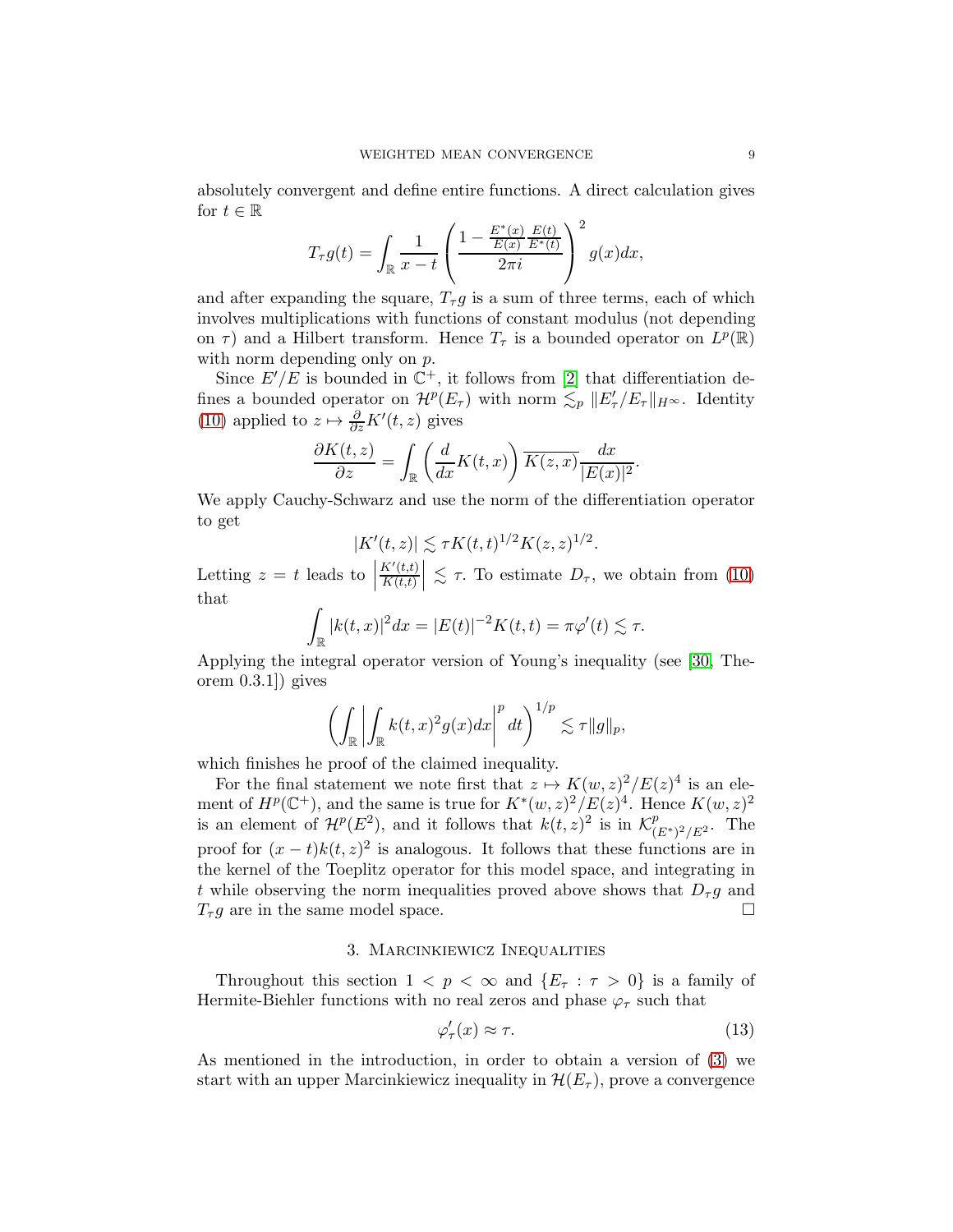statement for interpolations (which we require for [\(1\)](#page-0-0) as well), and combine those ingredients to obtain a lower Marcinkiewicz inequality.

Since  $E^*_{\tau}/E_{\tau} = e^{2i\varphi_{\tau}}$  on R, a result of Dyakonov [\[7\]](#page-14-19) and [\[8,](#page-14-20) eq. (3.1)] implies that

$$
||(F/E_{\tau})'||_p \le C_p \tau ||F/E_{\tau}||_p.
$$
\n(14)

Furthermore, [\(13\)](#page-8-1) gives  $\pi = |\varphi_\tau(t_+) - \varphi_\tau(t)| \approx \tau |t_+ - t|$ , if  $t_+ > t$  are consecutive zeros of  $B_{\tau}$ . Hence

<span id="page-9-0"></span>
$$
|t_{+}-t| \approx \tau^{-1}.
$$

We review next an upper Marcinkiewicz inequality, due to Baranov.

<span id="page-9-1"></span>**Lemma 7** (cf. [\[1,](#page-13-3) Theorem 5.1]). *Let*  $E_{\tau}$  *satisfy* [\(13\)](#page-8-1). *Then for all*  $F \in$  $\mathcal{H}^p(E_\tau)$ 

$$
\frac{1}{\tau}\sum_{\lambda\in\mathcal{Z}_{\tau}}\left|\frac{F(\lambda)}{E_{\tau}(\lambda)}\right|^{p}\lesssim_{p}\|F/E_{\tau}\|_{p}^{p}.
$$

*Proof.* This may be obtained by considering the sum on the left as integration against a Carleson measure with masses at the points of  $\mathcal{Z}_{\tau}$  and observing that the proof of [\[1,](#page-13-3) Theorem 5.1] carries over from  $p = 2$ .

Alternatively, following [\[21,](#page-14-5) Theorem 1], set  $\lambda_+ = \inf\{t \in \mathbb{R} : B_{\tau}(t) =$ 0 and  $t > \lambda$ . Starting point is the inequality

$$
|h(x)|^{p}(y-x) \leq 2^{p-1} \left( \int_{x}^{y} |h(u)|^{p} du + (y-x)^{p} \int_{x}^{y} |h'(u)|^{p} du \right),
$$

valid for all  $h \in C^1$  and  $x < y$ . We use consecutive zeros of  $B_{\tau}$  for the endpoints and apply this with the  $C^{\infty}(\mathbb{R})$ -function  $h = F/E_{\tau}$ . This leads to

$$
\sum_{\lambda \in \mathcal{Z}_{\tau}} \left| \frac{F(\lambda)}{E_{\tau}(\lambda)} \right|^p \tau^{-1} \leq C_p \left( \int_{\mathbb{R}} \left| \frac{F(x)}{E_{\tau}(x)} \right|^p dx + \tau^{-p} \int_{\mathbb{R}} \left| \frac{d}{dx} \left[ \frac{F(x)}{E_{\tau}(x)} \right] \right|^p dx \right),
$$

and [\(14\)](#page-9-0) implies the claim.

The final statement in this section is a pointwise bound for the series defining  $\mathfrak{L}_{\tau}f$  in order to establish when it defines an entire function.

<span id="page-9-2"></span>**Lemma 8.** Let  $f \in \mathcal{R}_p(w)$ . If [\(13\)](#page-8-1) and conditions (a) and (b) of Defini*tion* [1.1](#page-3-0) *hold, then the series defining*  $\mathfrak{L}_{\tau}f$  *converges uniformly on compact subsets of*  $\mathbb{C}$ *, and for*  $z \in \mathbb{C}$ 

$$
|\mathfrak{L}_{\tau}f(z)| \leq C_p(||fw||_p + 1) \left(\frac{1}{\tau} \sum_{t \in \mathcal{Z}_{\tau}} \left|\frac{B_{\tau}(z)}{z-t}\right|^q\right)^{1/q}.
$$

*Proof.* We drop subscripts  $\tau$ . Let z be in a compact subset  $\Gamma$  of  $\mathbb{C}\setminus\mathcal{Z}_B$ . It follows from [\(11\)](#page-6-2) that  $\varphi'(t) = A(t)^{-1}B'(t)$  for  $t \in \mathcal{Z}_B$ , hence multiplying

$$
\Box
$$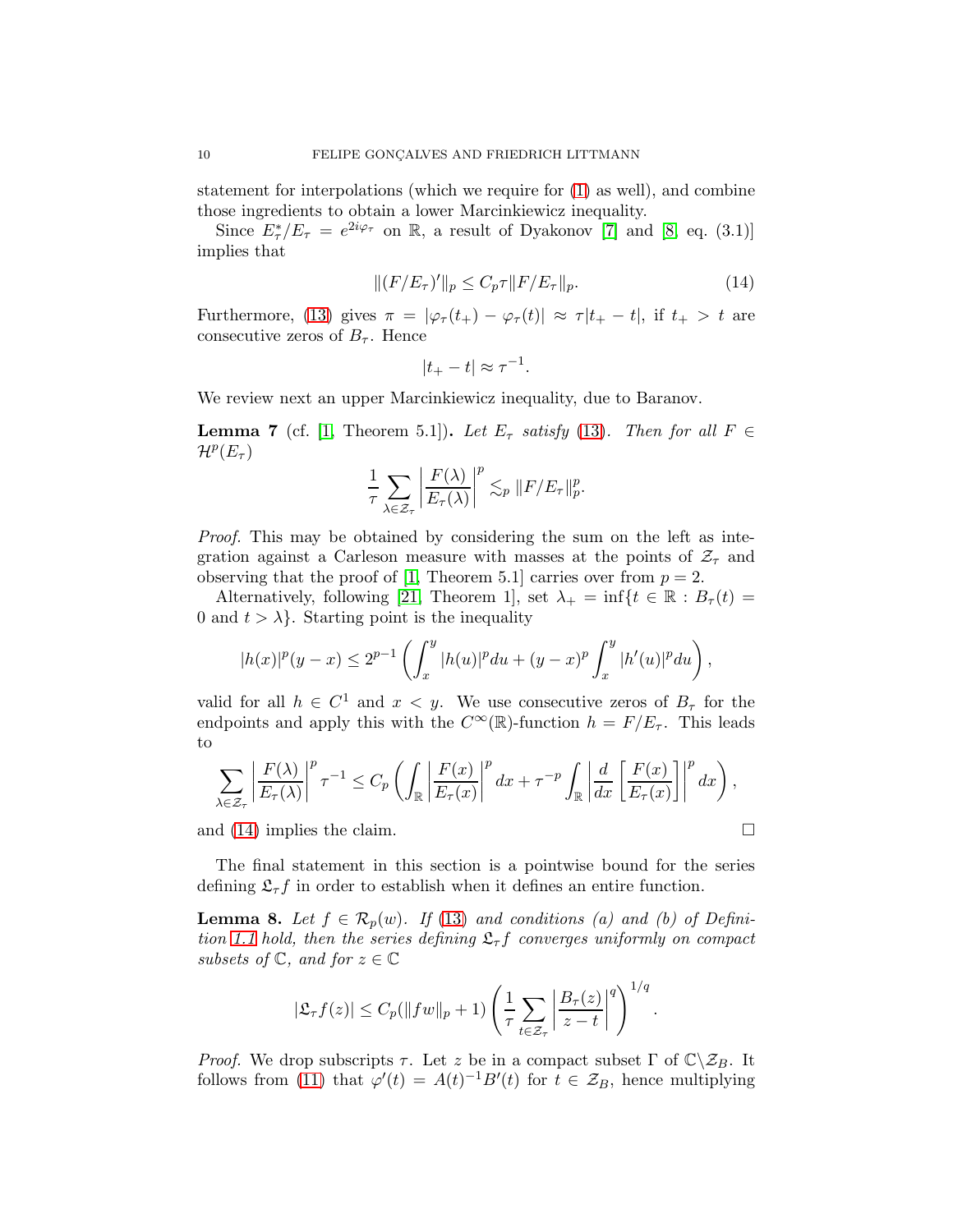and dividing by  $A(t)$  gives

$$
|\mathfrak{L}_{\tau}f(z)| = \left| \sum_{t \in \mathcal{Z}_B} \frac{f(t)B(z)}{B'(t)(z-t)} \right|
$$
  
 
$$
\leq \left( \sum_{t \in \mathcal{Z}_B} \frac{1}{\varphi'(t)} \left| \frac{f(t)}{A(t)} \right|^p \right)^{1/p} \left( |B(z)|^q \sum_{t \in \mathcal{Z}_B} \frac{1}{\varphi'(t)} \left| \frac{1}{z-t} \right|^q \right)^{1/q}.
$$

Since  $E = A$  on  $\mathcal{Z}_B$ , the first term is comparable to the Riemann sum of  $||fw||_p$ . It follows from [\(13\)](#page-8-1) and [\(14\)](#page-9-0) that the second series converges uniformly and absolutely for  $z \in \Gamma$ . Since the singularities at  $\mathcal{Z}_B$  are removable,  $\mathfrak{L}_{\tau}f$  defines an entire function.

3.1. Lagrange Interpolation. We prove next a version of [\(3\)](#page-1-0). We remark that inequalities of this type are known for considerably more general measures, cf. Volberg [\[33,](#page-15-5) Theorem 2], if the constant is not required to depend explicitly on  $\tau$ .

<span id="page-10-4"></span>**Proposition 9.** Let  $E_{\tau}$  satisfy [\(13\)](#page-8-1) and  $B_{\tau} \notin H^p(E_{\tau})$ . Then for  $F \in$  $\mathcal{H}^p(E_\tau)$ 

<span id="page-10-3"></span><span id="page-10-0"></span>
$$
F(z) = \sum_{t \in \mathcal{Z}_{\tau}} F(t) \frac{K_{\tau}(t, z)}{K_{\tau}(t, t)} \tag{15}
$$

*in*  $\mathcal{H}^p(E_\tau)$  *and uniformly on compact subsets of*  $\mathbb{C}$ *. Moreover,* 

<span id="page-10-2"></span>
$$
||F/E_{\tau}||_p^p \lesssim_p \frac{1}{\tau} \sum_{t \in \mathcal{Z}_B} \left| \frac{F(t)}{E_{\tau}(t)} \right|^p.
$$
 (16)

*Proof.* Let  $1 < p < \infty$ . We drop the subscript  $\tau$  throughout this proof. Let  $F \in \mathcal{H}^p(E)$ . Let  $F_k$  be the partial sum of the series in [\(15\)](#page-10-0) using the summands with  $|t| \leq k$ . This is an element of  $\mathcal{H}^p(E)$ , and we show first that it forms a Cauchy sequence in this space. It is known<sup>[2](#page-10-1)</sup> that  $\mathcal{K}^q_{E^*/E}$  is norm equivalent to the dual space of  $\mathcal{K}_{E^*/E}^p$  (here  $p^{-1} + q^{-1} = 1$ ) and one can show  $\mathcal{H}^p(E)' = \mathcal{H}^q(E)$ . This gives

$$
\left\| \frac{F_k - F_m}{E} \right\|_p \lesssim_p \sup \left| \int_{\mathbb{R}} \frac{F_k(x) - F_m(x)}{E(x)} \frac{\overline{G(x)}}{E(x)} dx \right| \tag{17}
$$

<span id="page-10-1"></span> ${}^{2}$ For model spaces on the unit disk this may be found in [\[6,](#page-14-21) Lemma 4.2], and the proof for the upper half plane is analogous.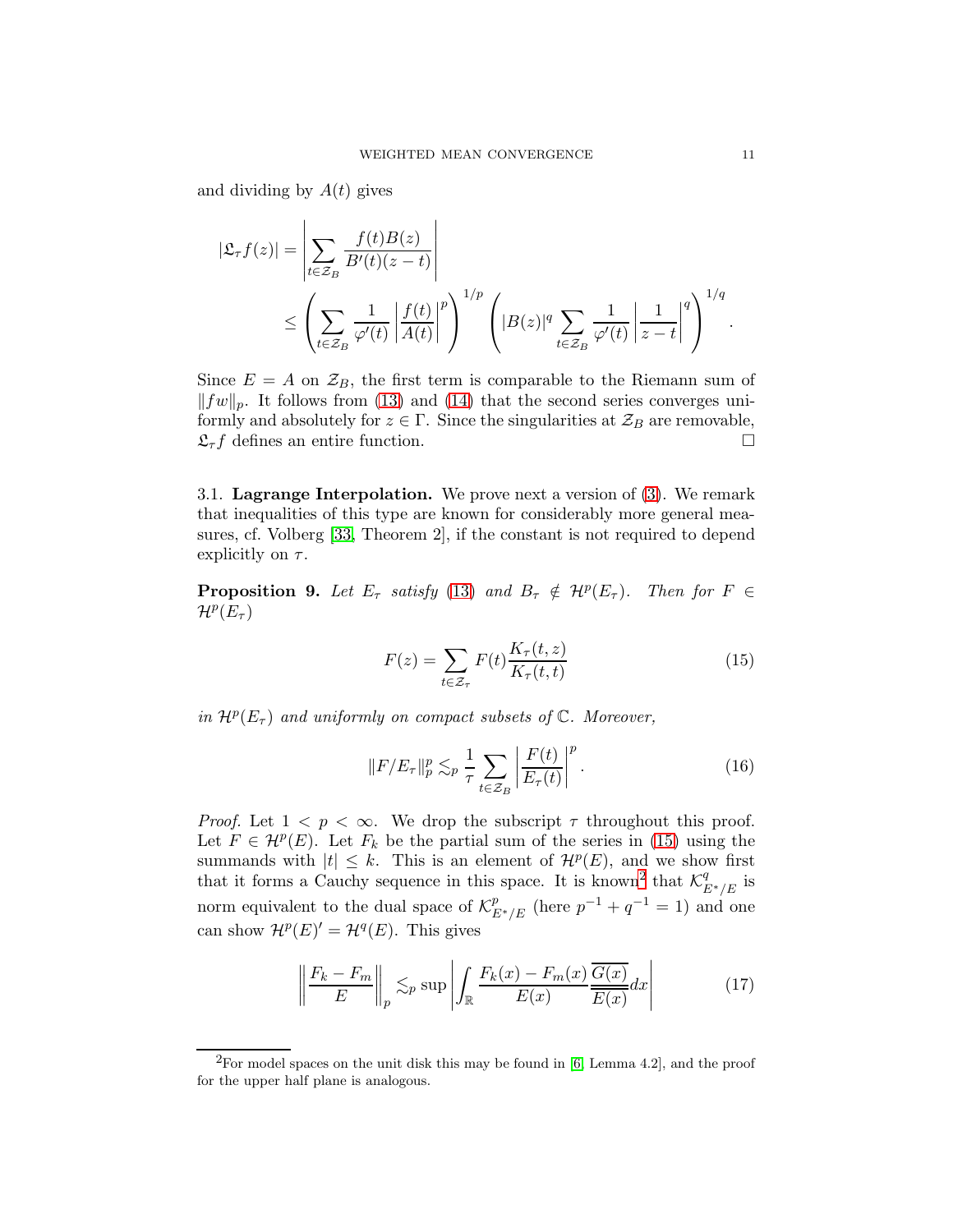where the supremum is taken over all  $G \in \mathcal{H}^q(E)$  with  $||G/E||_q = 1$ . It follows from [\(10\)](#page-6-1) that

$$
\int_{\mathbb{R}} \frac{F_k(x) - F_m(x)}{E(x)} \frac{\overline{G(x)}}{\overline{E(x)}} dx = \sum_{\substack{t \in \mathcal{Z}_B \\ k < |t| \le m}} \frac{F(t)}{K(t, t)} \int_{\mathbb{R}} \frac{K(t, x) \overline{G(x)}}{|E(x)|^2} dx
$$
\n
$$
= \sum_{\substack{t \in \mathcal{Z}_B \\ k < |t| \le m}} \frac{F(t) \overline{G(t)}}{K(t, t)}.
$$

By [\(11\)](#page-6-2) we have  $K(t,t) = \varphi'(t)|E(t)|^2$ . Using Hölder's inequality and dropping the restriction on  $t$  in the last series of the following inequality gives

$$
\left| \sum_{\substack{t \in \mathcal{Z}_B \\ k < |t| \le m}} \frac{F(t)\overline{G(t)}}{\varphi'(t)|E(t)|^2} \right| \le \left( \sum_{\substack{t \in \mathcal{Z}_B \\ k < |t| \le m}} \frac{1}{\varphi'(t)} \left| \frac{F(t)}{E(t)} \right|^p \right)^{\frac{1}{p}} \left( \sum_{t \in \mathcal{Z}_B} \frac{1}{\varphi'(t)} \left| \frac{G(t)}{E(t)} \right|^q \right)^{\frac{1}{q}}.
$$
\n(18)

The assumption [\(13\)](#page-8-1) and Lemma [7](#page-9-1) lead to

<span id="page-11-0"></span>
$$
\left(\sum_{t\in\mathcal{Z}_B}\frac{1}{\varphi'(t)}\left|\frac{G(t)}{E(t)}\right|^q\right)^{1/q}\lesssim_q \|G/E\|_q=1.
$$

Since the constants do not depend on  $G$ , the inequalities hold for the supre-mum in [\(17\)](#page-10-2) as well, and it follows that  $F_k$  converges in  $\mathcal{H}^p(E)$ . Alternatively, without using the dual space representation, the function  $G$  in  $(17)$ may be replaced by any h with  $h/E \in L^q(\mathbb{R})$ . This leads to the use of  $S_E h$ in place of G and an application of Lemma [5](#page-7-1) in the last step.

We show next that the limit of  $F_k$  is F. It follows from Lemma [8](#page-9-2) that the series converges uniformly in compact subsets of  $\mathbb C$  and hence defines an entire function. To show that it represents F fix  $w \notin \mathbb{R}$  with  $F(w) \neq 0$  and note that  $G_w$  defined by

$$
G_w(z) = \frac{F(z)B(w) - B(z)F(w)}{z - w}
$$

is entire and an element of  $\mathcal{H}^2(E)$ . It follows from the theory of de Branges spaces for  $p = 2$  (cf. the proof of [\[3,](#page-13-0) Theorem 22]) that the representation  $(15)$  holds for  $G_w$ , and this may be rewritten as

$$
\frac{F(z)}{B(z)} - \frac{F(w)}{B(w)} = \sum_{t \in \mathcal{Z}_B} \frac{F(t)}{B'(t)} \left[ \frac{1}{z-t} + \frac{1}{t-w} \right].
$$

Hence for some constant  $c_F$ 

$$
F(z) = \sum_{t \in \mathcal{Z}_B} \frac{F(t)B(z)}{B'(t)(z-t)} + c_F B(z),
$$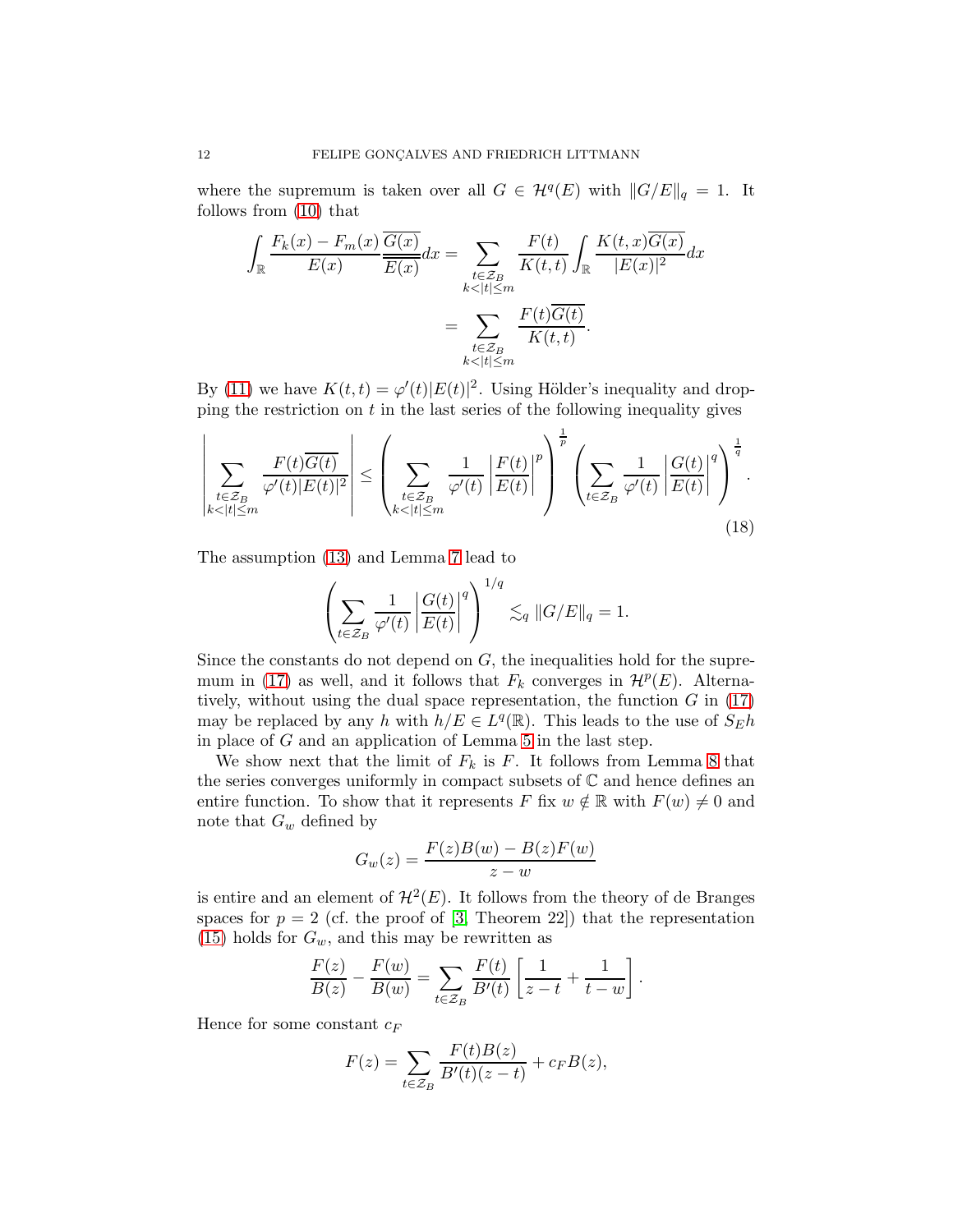and as we had seen, the series converges in  $\mathcal{H}^p(E)$ . Since by assumption  $B \notin H^p(E)$ , we must have  $c_F = 0$ .

Finally, returning to [\(17\)](#page-10-2), if we replace  $F_k - F_m$  by F then the same calculations lead to [\(18\)](#page-11-0) without the restriction  $k < |t| \leq m$ . Raising the resulting inequalities to the pth power and using [\(13\)](#page-8-1) leads to [\(16\)](#page-10-3).  $\Box$ 

3.2. Hermite Interpolation. The interpolation with derivatives requires the following version of [\(3\)](#page-1-0).

<span id="page-12-1"></span>**Proposition 10.** Let  $E_{\tau}$  satisfy [\(13\)](#page-8-1) and  $B_{\tau}^2 \notin H^p(E_{\tau}^2)$ . Then for  $F \in$  $\mathcal{H}^p(E_\tau^2)$ 

$$
F(z) = \sum_{t \in \mathcal{Z}_{\tau}} \left[ F(t) \frac{K_{\tau}(t, z)^2}{K_{\tau}(t, t)^2} \left( 1 - 2 \frac{K_{\tau}'(t, t)(z - t)}{K_{\tau}(t, t)} \right) + F'(t) \frac{K_{\tau}(t, z)^2 (z - t)}{K_{\tau}(t, t)^2} \right]
$$

*in*  $\mathcal{H}^p(E_\tau^2)$  *and uniformly on compact subsets of*  $\mathbb{C}$ *, and* 

$$
||F/E_{\tau}^{2}||_{p} \lesssim_{p} \left(\frac{1}{\tau} \sum_{t \in \mathcal{Z}_{\tau}} \left| \frac{F(t)}{E_{\tau}(t)^{2}} \right|^{p} \right)^{1/p} + \frac{1}{\tau} \left(\frac{1}{\tau} \sum_{t \in \mathcal{Z}_{\tau}} \left| \frac{F'(t)}{E_{\tau}(t)^{2}} \right|^{p} \right)^{1/p}.
$$

*Proof.* Following the strategy of the previous section, we express  $||F/E_\tau^2||_p$ using duality, plug in the partial sums of the proposed interpolating series  $\mathfrak{H}_{\tau}f$ , change summation, and obtain sums of certain integral transforms that are bounded using Lemma [6.](#page-7-2) The proof follows the same lines with only few modifications and we leave the details to reader, but we mention that the necessary local convergence result of the interpolating series was proved in [\[11\]](#page-14-22).

## 4. Proofs of the Main Results

<span id="page-12-0"></span>**Proof of Theorem [1.](#page-3-1)** Let  $f \in \mathcal{R}_p(w)$ . It follows from Lemma [8](#page-9-2) that  $\mathcal{L}_\tau f$ defines an entire function. The partial sums  $L_k$  of  $\mathfrak{L}_{\tau}f$  are in  $\mathcal{H}^p(E_{\tau})=$  $\mathcal{B}^p(\tau,w)$ . Since  $L_k(t) = f(t)$  for  $|t| \leq k$  and  $L_k(t) = 0$  otherwise for  $t \in \mathcal{Z}_{\tau}$ , we have

$$
||(L_{k}-L_{n})/E_{\tau}||_{p}^{p} \lesssim_{p} \frac{1}{\tau} \sum_{\substack{t \in \mathcal{Z}_{\tau} \\ k < |t| \leq n}} |f(t)w(t)|^{p}.
$$

The right hand side is a partial sum of a convergent Riemann sum, so  $\mathfrak{L}_{\tau} f$ defines an element of  $\mathcal{H}^p(E_\tau)$ , which equals  $\mathcal{B}^p(\tau,w)$ . We can then apply Proposition [9](#page-10-4) to obtain the desired lower Marcinkiewicz-Zygmund inequality [\(3\)](#page-1-0) for  $\mathcal{B}^p(\tau,w)$  and  $\Lambda_\tau = \mathcal{Z}_\tau$ , and the remaining part of the proof follows from the argument presented thereafter.

**Proof of Theorem [2.](#page-4-1)** Let  $f \in \mathcal{R}_p^1(w)$ . The proof that each series in the definition of  $\mathfrak{H}_{\tau}f$  converges uniformly on compact subsets of  $\mathbb C$  and hence defines an entire function is a calculation analogous to Lemma [8](#page-9-2) (note that  $K'_{\tau}(t,t)/K_{\tau}(t,t) \leq C\tau$  by the proof of Lemma [6\)](#page-7-2). The proof can be finished by a very similar argument to the proof of Theorem [2,](#page-4-1) but now we need to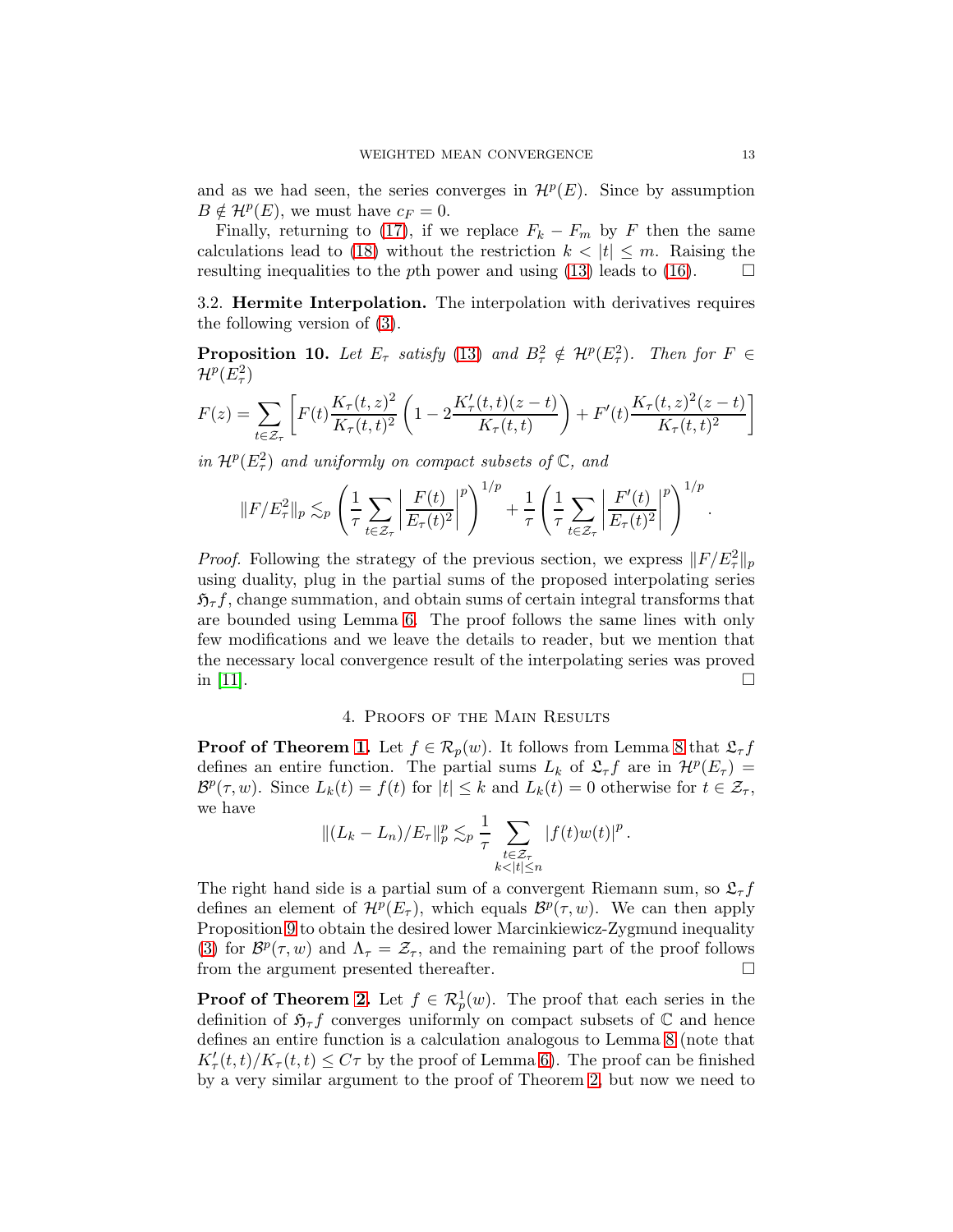apply Proposition [10](#page-12-1) and the fact that  $\mathfrak{H}^p(E_\tau^2)$  is closed under differentiation, we leave the details to the reader.  $\Box$ 

Proof of Corollary [4.](#page-6-3) In what follows we will use the results of Lemma [3](#page-5-0) and we omit  $\alpha$ . Let  $w_{\tau}(x) = \max_{\tau} (\tau^{-1}, |x|)^{\nu+1/2}$  for  $\tau > 0$  and  $w_{\infty}(x) =$  $|x|^{\nu+1/2}$ . Consider the family of Hermite-Biehler functions  $\{E_{\nu,\tau}\}_{{\tau}>0}$ . Since  $|E_{\nu,\tau}^{-1}| \approx w_{\tau}$ , this family satisfies all conditions of Definition [1.1](#page-3-0) if we replace w by  $w_{\tau}$  and the proof of Theorem [1](#page-3-1) can be replicated line by line to show  $||(f - \mathfrak{L}_{\nu,\tau}f)w_{\tau}||_p \to 0$  as  $\tau \to \infty$  and  $\mathfrak{L}_{\nu,\tau}f \in \mathcal{H}(E_{\nu,\tau})$ . Hence  $\mathfrak{L}_{\nu,\tau}f$  has exponential type at most one and  $w_{\infty} \mathfrak{L}_{\nu, \tau} f \in L^p(\mathbb{R})$ . Since  $w_{\tau} \geq w_{\infty}$  for  $\nu \geq -1/2$  we obtain

$$
||(f-\mathfrak{L}_{\nu,\tau}f)(w_{\tau}-w_{\infty})||_p \leq ||(f-\mathfrak{L}_{\nu,\tau}f)w_{\tau}||_p \to 0,
$$

hence  $||(f - \mathfrak{L}_{\nu,\tau}f)w_{\infty}||_p^p \to 0$ , which finishes the proof in the case  $\nu \ge -1/2$ . For  $\nu < -\frac{1}{2}$  we have instead

 $||(f - \mathfrak{L}_{\nu,\tau}f)(w_{\tau} - w_{\infty})||_p \leq ||fw_{\infty}||_{L^p([- \tau^{-1}, \tau^{-1}])} + ||\mathfrak{L}_{\nu,\tau}f w_{\infty}||_{L^p([- \tau^{-1}, \tau^{-1}])}.$ The integral of  $|fw_\infty|^p$  restricted to  $[-\tau^{-1}, \tau^{-1}]$  converges to zero so we need to analyze the contribution from  $\mathfrak{L}_{\nu, \tau} f w_{\infty}$ . A scaling argument in the inequality of Lemma [8](#page-9-2) may be used to show  $|\mathfrak{L}_{\nu, \tau} f(x)| \lesssim \tau^{1-\frac{1}{q}-|\nu+\frac{1}{2}|}$ , and hence

<span id="page-13-5"></span>
$$
|\mathfrak{L}_{\nu,\tau}f(x)/E_{\nu,\tau}(x)|^p \lesssim \tau \tag{19}
$$

for  $|x| \leq \tau^{-1}$ . Since the integral of  $|fw_{\infty}|^p$  and hence of  $|f/E_{\nu,\tau}|^p$  converges to zero, we also have the limit relation  $\|\mathfrak{L}_{\nu,\tau} f / E_{\nu,\tau}\|_{L^p([-{\tau}^{-1},{\tau}^{-1}])} \to 0$  as  $\tau \to \infty$ . Defining for  $\varepsilon > 0$ 

$$
X_{\tau,\varepsilon} = \{ |x| \leq \tau^{-1} : \varepsilon\tau \leq |\mathfrak{L}_{\nu,\tau}f(x)/E_{\nu,\tau}(x)|^p \},
$$

we split the integral of  $|\mathfrak{L}_{\nu,\tau} f w_{\infty}|^p$  on  $[-\tau^{-1},\tau^{-1}]$  into the integral over  $X_{\tau,\varepsilon}$ and its complement, utilize on the complement the estimate

 $|\mathfrak{L}_{\nu,\tau}f(x)w_{\infty}(x)|^p < \varepsilon \tau |E_{\nu,\tau}(x)w_{\infty}(x)|^p,$ 

combine this with  $|E_{\nu,\tau}(x)|^p \lesssim \tau^{-p|\nu+\frac{1}{2}|}$ , use [\(19\)](#page-13-5) on  $X_{\tau,\varepsilon}$ , and observe that due to the shape of  $w_{\infty}$  the contribution from  $X_{\tau,\varepsilon}$  is largest if this set is an interval with center at the origin (we leave the details to the reader). This finishes the proof.

#### **REFERENCES**

- <span id="page-13-3"></span>[1] A. Baranov. Differentiation in de Branges spaces and embedding theorems. J. Math. Sci. 101 no. 2, (2002), 2881 – 2913.
- <span id="page-13-2"></span>[2] A. Baranov. Estimates of the  $L^p$ -norms of derivatives in spaces of entire functions. J. Math. Sci. 129 no. 4, (2005). 3927 – 3943.
- <span id="page-13-0"></span>[3] L. de Branges. Hilbert spaces of entire functions. Prentice Hall, Englewood Cliffs. NJ, 1968.
- <span id="page-13-4"></span><span id="page-13-1"></span>[4] R.P. Boas. Entire Functions. Academic Press. New York, 1954.
- [5] M.C. Câmara, M.T. Malheiro, J.R. Partington. Model spaces and Toeplitz kernels in reflexive Hardy spaces. Operators and Matrices, 10 (1), (2016). 127-148.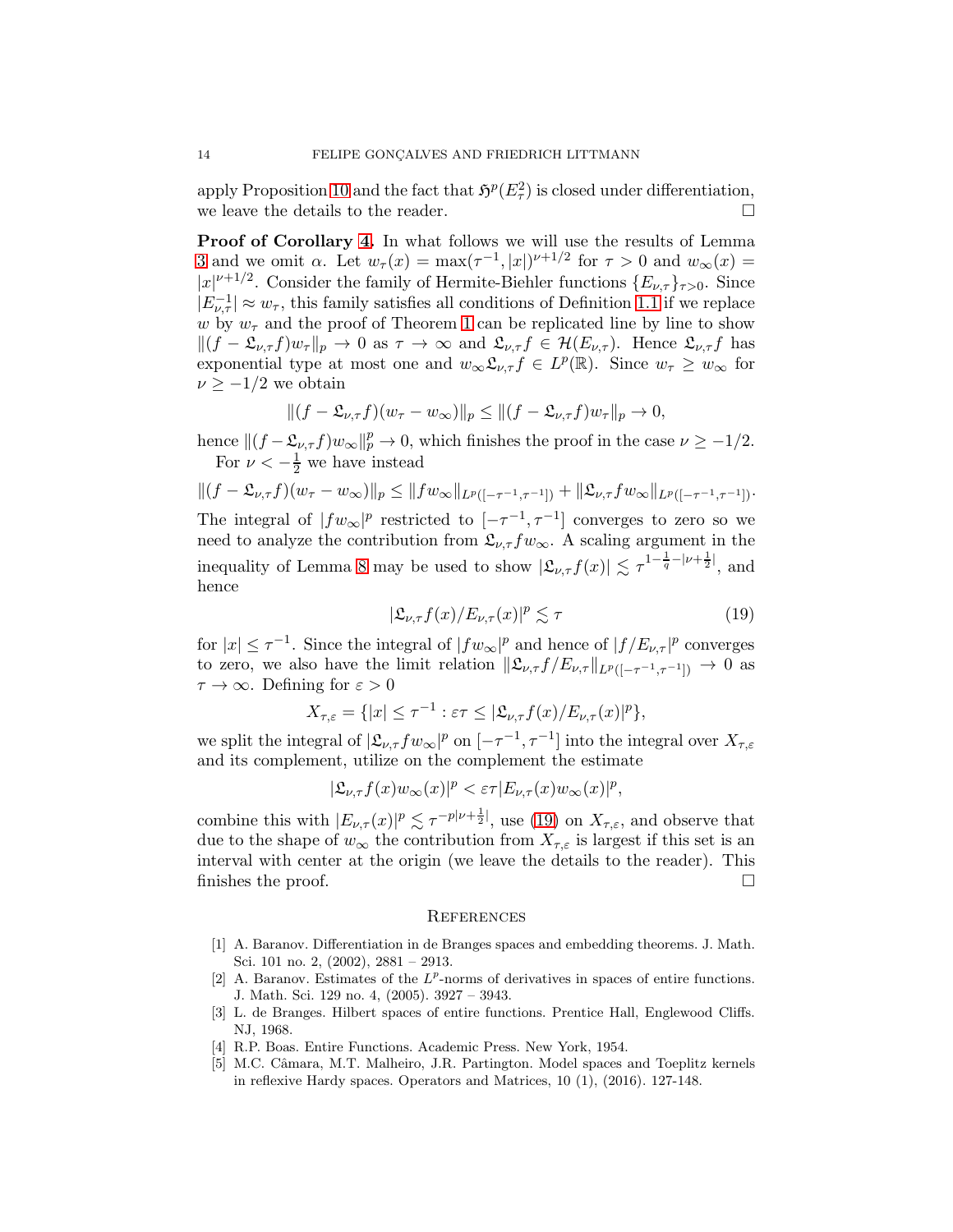- <span id="page-14-21"></span><span id="page-14-19"></span>[6] W.S. Cohn. Radial limits and star invariant subspaces of bounded mean oscillation. Amer. J. Math. 108 (3), (1986), 719-749.
- [7] K.M. Dyakonov. Entire functions of exponential type and model subspaces in  $H^p$ . J. Math. Sci. 71 (1994), no. 1, 2222 – 2233.
- <span id="page-14-20"></span>[8] K.M. Dyakonov. Differentiation in star-invariant subspaces. I: Boundedness and compactness. J. Funct. Anal. 192 (2002). 364-386.
- <span id="page-14-0"></span>[9] P. Erdös, P. Turan. On interpolation, I. Quadrature and mean convergence in the Lagrange interpolation. Ann. of Math. 38, (1937), 142 – 155.
- <span id="page-14-17"></span>[10] S.R. Garcia, J. Mashreghi, W.T. Ross. Introduction to model spaces and their operators. Cambridge studies in advanced mathematics 148. Cambridge Univ. Press, 2016.
- <span id="page-14-22"></span>[11] F. Gonçalves. Interpolation formulas with derivatives in de Branges spaces. Trans. Amer. Math. Soc. 369 (2017), 805 – 832.
- <span id="page-14-15"></span><span id="page-14-12"></span>[12] F. Gonçalves and F. Littmann, Interpolation formulas with derivatives in de Branges spaces II. J. Math. Anal. Appl. 458, no. 2 (2018), 1091 – 1114.
- [13] G.R. Grozev, Q.I. Rahman. Lagrange interpolation in the zeros of Bessel functions by entire functions of exponential type and mean convergence. Methods and Applications of Analysis, 3, no. 1, (1996). 46-79.
- <span id="page-14-18"></span>[14] B. Hollenbeck, I.E. Verbitsky. Best constants for the Riesz projection. J. Funct. Anal. 175 (2000). 370 - 392.
- <span id="page-14-14"></span>[15] P. Koosis. The Logarithmic Integral I. Cambridge Studies in Advanced Mathematics 12. Cambridge University Press, 1988.
- <span id="page-14-1"></span>[16] D.S. Lubinsky. Marcinkiewicz-Zygmund Inequalities: Methods and Results, (in) Recent Progress in Inequalities (ed. G.V. Milovanovic et al.). Kluwer Academic Publishers (1998). 213 - 240.
- <span id="page-14-6"></span>[17] D.S. Lubinsky. A Taste of Erdös on Interpolation, (in) Paul Erdös and his Mathematics, L. Bolyai Society Math. Studies II, Bolyai Society, Budapest, 2000, pp. 423-454.
- <span id="page-14-7"></span>[18] D.S. Lubinsky. A Survey of Weighted Polynomial Approximation with Exponential Weights. Surveys in Approximation Theory, 3 (2007), 1-105.
- <span id="page-14-2"></span>[19] D.S. Lubinsky, A. Maté, P. Nevai. Quadrature Sums involving pth powers of polynomials. SIAM J. Math. Anal. 18 (1987). 531 - 544.
- <span id="page-14-8"></span>[20] Y.I. Lyubarskii, K. Seip. Weighted Paley-Wiener spaces. J. Amer. Math. Soc. 15  $(2002), 979 - 1006.$
- <span id="page-14-5"></span>[21] G. Mastroianni, M.G. Russo. Weighted Marcinkiewicz inequalities and boundedness of the Lagrange operator. In Mathematical analysis and applications, 149–182, Hadronic Press, Palm Harbor, FL, 2000.
- <span id="page-14-4"></span>[22] G. Mastroianni, V. Totik. Weighted Polynomial Inequalities with Doubling and  $A_{\infty}$ Weights. Constr. Approx. 16 (2000). 37 - 71
- <span id="page-14-3"></span>[23] P. Nevai. Geza Freud, Orthogonal Polyonmials and Christoffel Functions. A Case Study. J. Approx. Theory 40 (1986). 3 - 167.
- <span id="page-14-16"></span>[24] N. K. Nikolski, Operators, functions, and systems: an easy reading, Vol. 1, Hardy, Hankel, and Toeplitz, Mathematical Surveys and Monographs, 92, American Mathematical Society, Providence, RI, 2002.
- <span id="page-14-9"></span>[25] M. Plancherel, G. Pólya. Fonctions entieres et integrales de Fourier multiples. Comment. Math. Helv. 9 (1937). 224 - 248.
- <span id="page-14-10"></span>[26] M. Plancherel, G. Pólya. Fonctions entieres et integrales de Fourier multiples. Comment. Math. Helv. 10 (1938).110 - 163.
- <span id="page-14-11"></span>[27] Q.I. Rahman, P. Vértesi. On the  $L^p$  convergence of Lagrange interpolating entire functions of exponential type. J. Approx. Theory 69, no.  $3$  (1992),  $302 - 317$ .
- <span id="page-14-13"></span>[28] M. Rosenblum, J. Rovnyak. Topics in Hardy classes and univalent functions. Birkhäuser Verlag, Basel 1994.